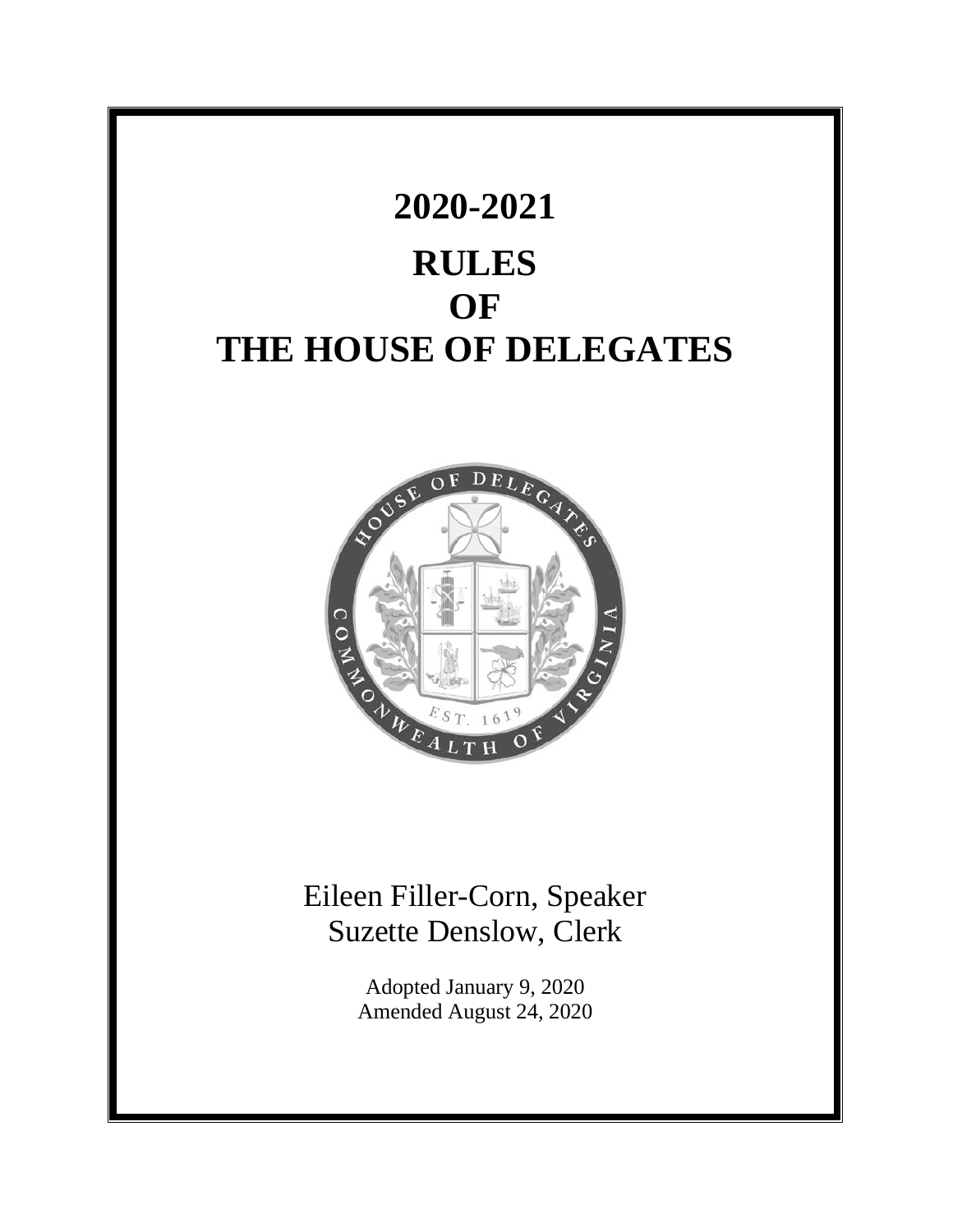# **RULES OF THE HOUSE OF DELEGATES**

 $\begin{tabular}{ll} \multicolumn{3}{c} {\textbf{1}} & \multicolumn{3}{c} {\textbf{1}} & \multicolumn{3}{c} {\textbf{1}} \\ \multicolumn{3}{c} {\textbf{2}} & \multicolumn{3}{c} {\textbf{3}} & \multicolumn{3}{c} {\textbf{4}} \\ \multicolumn{3}{c} {\textbf{4}} & \multicolumn{3}{c} {\textbf{5}} & \multicolumn{3}{c} {\textbf{6}} \\ \multicolumn{3}{c} {\textbf{5}} & \multicolumn{3}{c} {\textbf{6}} & \multicolumn{3}{c} {\textbf{6}} \\ \multicolumn{3}{c} {\textbf{6}} & \multicolumn$ 

## **TABLE OF CONTENTS**

# I. Organization.

<u> a martin d</u>

Page

 $\overline{\phantom{a}}$ 

#### II. Attendance and Adjournment.

#### **III.** Introduction of Business.

#### IV. Order of Business.

#### V. Conduct of Business.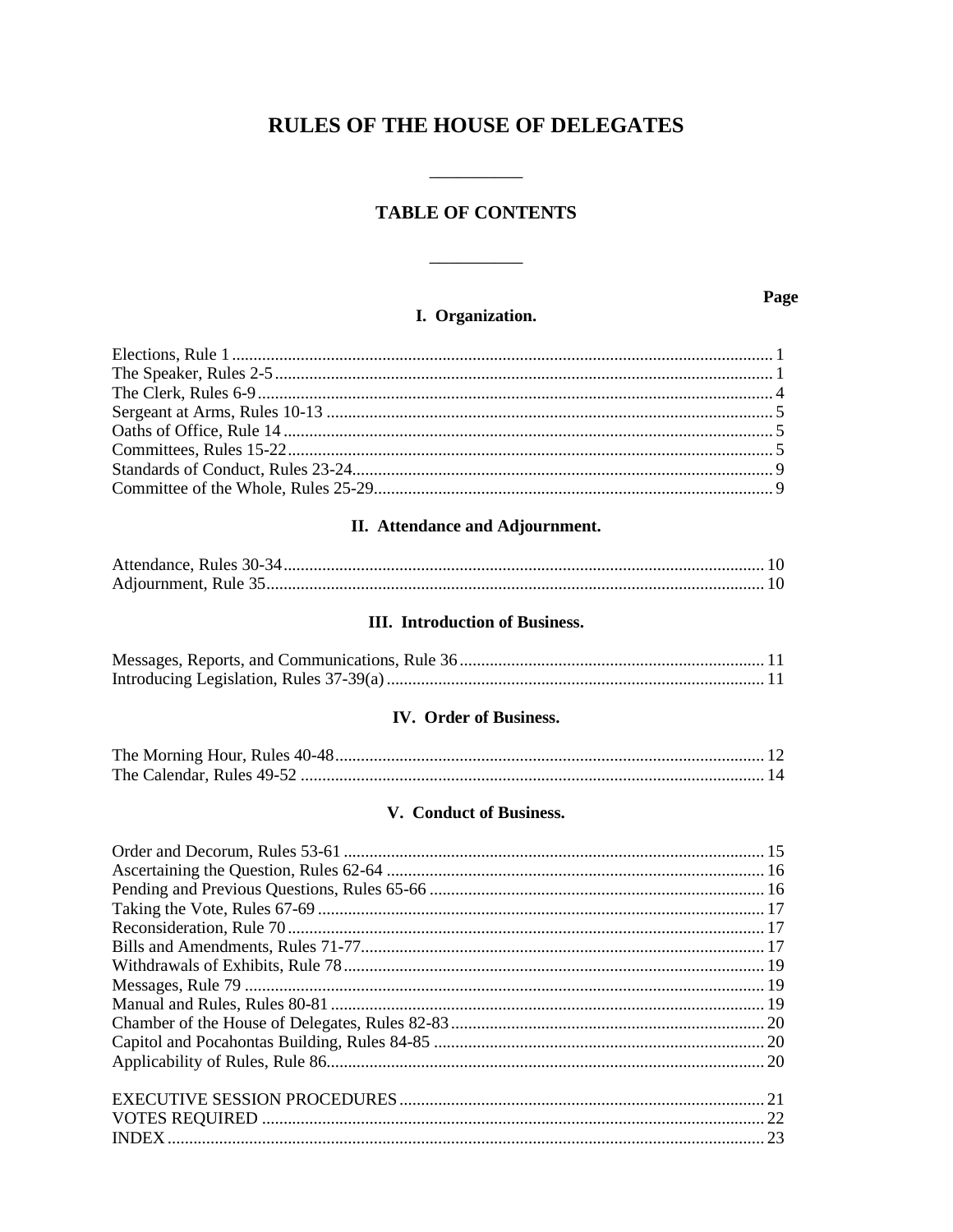#### **2020-2021 RULES OF THE HOUSE OF DELEGATES**

#### **Adopted January 9, 2020 Amended August 24, 2020**

#### **I. Organization.**

#### **Elections.**

Rule 1. Voting at elections in the House will be by use of the electronic voting system or, if it is inoperable, viva voce by response to the call of names, and the vote will be recorded in the Journal. Except in the case of block voting, only one person will be chosen at a time. If, on the first voting, no one receives a majority, the person having the smallest number of votes will not be voted for on the next voting and so on until someone receives a majority of the whole vote. If the election is by joint vote of the two houses, messages will be exchanged for each voting announcing the names of persons in nomination. A committee of three from each house will compare the votes and ascertain and report the result.

At the election for any judgeship to the Supreme Court of Virginia, the Court of Appeals of Virginia, Circuit Courts, and Courts Not of Record, no nominee will be offered to the House unless that nominee has been interviewed by the House Courts of Justice Committee and subsequently certified as qualified for election. If more than one nominee is offered for any judgeship, a member may cast a vote for only one nominee.

#### **The Speaker.**

Rule 2. The House of Delegates will choose its own Speaker from among the members of the House. The Speaker will be elected in even-numbered years for a term of two years. The nominations for Speaker will be viva voce without debate and no second will be required to place a name in nomination. Once nominations are closed, the election of the Speaker will be a matter of privilege and will be conducted immediately and will not be debated. The voting for Speaker will be by use of the electronic voting system or, if it is inoperable, viva voce by response to the call of names, and the vote will be recorded in the Journal. Each member will vote for only one nominee for Speaker in each round of voting. If, on the first voting, no one receives a majority, the person having the smallest number of votes will not be voted for on the next voting and so on until someone will receive a majority of the whole vote. Once elected, the Speaker will not be removed from her office during her term except with the concurrence of two-thirds of the elected membership of the House.

The Speaker may appoint to the Chair any member who will exercise its functions for the time. However, no member, by virtue of such appointment, will preside for a longer time than three consecutive days. During such appointment the Speaker may participate in the debates.

If the Speaker is absent and has named no one to act in her stead, the duties will be performed by the Leader of the Majority Caucus. If the Majority Leader is unable or unwilling to assume the duties of the Speaker, or until the Majority Leader is available, the duties will be performed by a member of the majority caucus of the Rules Committee taking precedence in the order named by the Speaker. In the event of a vacancy that occurs during a Regular or Special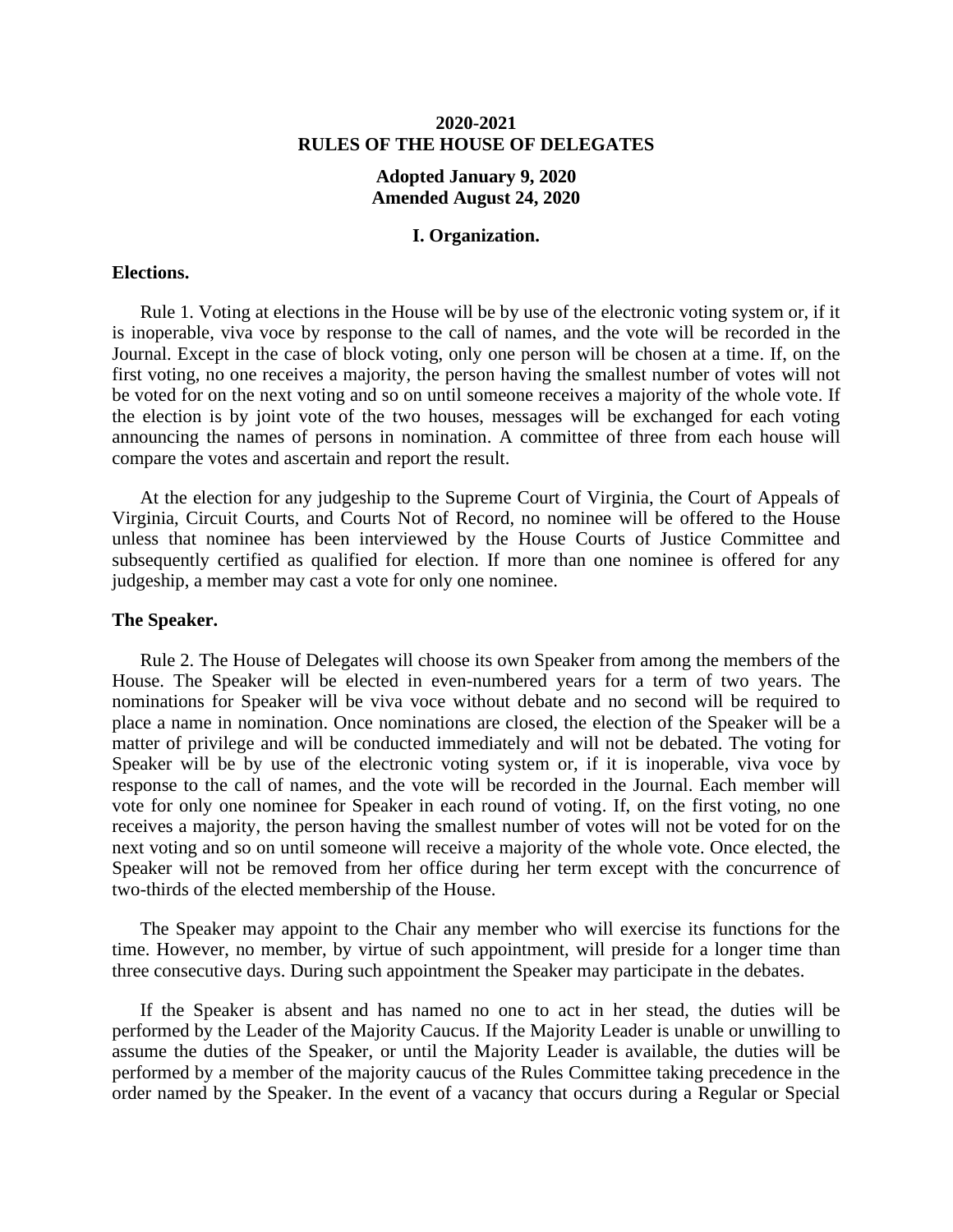Session, the Leader of the Majority Caucus will serve as Speaker pro tempore with all the authority provided the Speaker by the Constitution, Rules, precedent or statute, until the House has elected a successor at an election to take place within seven days of notice of the vacancy. If the Majority Leader is unable or unwilling to assume the duties of the Speaker, or until the Majority Leader is available, the duties will be performed by a member of the majority caucus of the Rules Committee taking precedence in the order named by the Speaker. The person receiving a majority of the votes of the members present and voting will be deemed to be elected Speaker.

In the event of a vacancy that occurs during the Interim, the Rules Committee will convene at a meeting to be called by the chairman or, in her absence, the vice chairman or a majority of the membership of the committee to elect a Speaker to serve during the vacancy and until a successor is elected by the House at its next session. At least three working days' notice of the time, place, and purpose of the meeting will be given to all members of the committee. The person receiving a majority of the votes of the members of the committee present and voting will be deemed to be elected Speaker. Pursuant to the provisions of this Rule, the Speaker will serve and perform all the duties of the position until a successor is elected by the House at its next session.

Rule 3. The Speaker will take the Chair every day precisely at the hour to which the House shall have adjourned on the preceding legislative day. She will immediately call the House to order. After divine services are performed, she will direct that the Pledge of Allegiance to the Flag of the United States of America be recited, and she will direct that the roll of members be taken, pursuant to Rule 32, and the names of those members present entered upon the Journal. A quorum being present, she will proceed with the business of the day. The Speaker will have the power to supervise and correct the Journal. The Speaker, having examined the Journal of the proceedings of the last day's sitting and approved the same, will announce to the House her approval of the Journal. The Speaker's approval of the Journal will be deemed to be agreed to subject to a vote on agreeing to the Speaker's approval on the demand of any member, which vote, if decided in the affirmative, will not be subject to a motion to reconsider. It will be in order to offer one motion that the Journal be read only if the Speaker's approval of the Journal is not agreed to, and such motion will be determined without debate and will not be subject to a motion to reconsider. Upon the last day of the session, the Journal for that day being examined and found correct will be signed by the Speaker and the Clerk. The said Journals, when so signed, will be the authentic record of the proceedings of the House.

Rule 4. The Speaker will have a general direction of the House Chamber with power, in case of disturbance or disorderly conduct in such part thereof as may be appropriated to spectators, to have the same cleared. Representatives of news media, wishing to report the proceedings of the House, may be admitted by the Speaker, who will assign them to such places in the House Chamber as shall not interfere with the convenience of the members.

In the event of a disaster, natural or otherwise, or other emergency circumstance, the Speaker may convene the House in a location other than the House Chamber, or direct that a session of the House be conducted by electronic communication means. In addition, if a motion to reconvene to a session date and time to be conducted by electronic communication means is adopted by the House, such session of the House shall be conducted by electronic communication means. "Electronic communication means" means the use of technology having electrical, digital, magnetic, wireless, optical, telephonic, electromagnetic, or similar capabilities to transmit or receive information.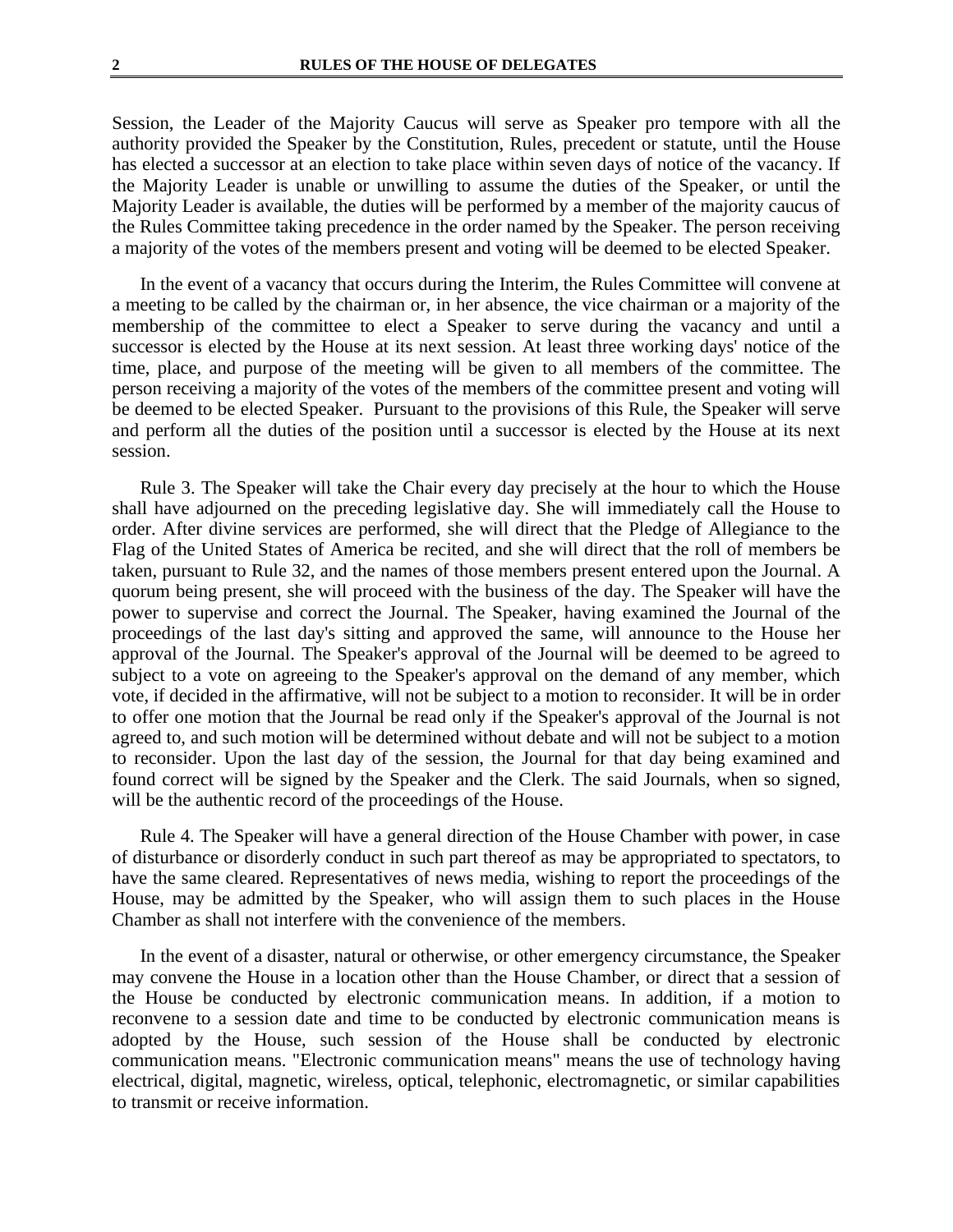During the pendency of such disaster or other emergency circumstance, a session of the House may be conducted by electronic communication means without any requirement that a quorum be physically assembled in a single location.

A member participating in a session of the House conducted by electronic communication means shall be deemed to be in attendance for purposes of the quorum requirements under Article IV, Section 8 of the Constitution of Virginia or any other provision of the Constitution, regardless of where the member is physically located. A member participating in a session of the House conducted by electronic communication means shall be deemed to be present for any voting requirement under the Constitution of Virginia and may vote on any matter taken up by the House, regardless of where the member is physically located. A member participating by electronic communication means shall not be required to open her physical location to the public or the media.

The Clerk, at the direction of the Speaker, shall determine the methods of electronic communication for any session of the House conducted by electronic communication means, provided that such methods are designed to enable each member participating by electronic communication means to participate as the proceedings are occurring.

Sessions of the House conducted by electronic communication means shall be made digitally available to the public.

To protect the public health and safety during such disaster or other emergency circumstance, the Speaker and Clerk may limit access to the physical location from which the Speaker is presiding to members of the General Assembly and such other persons they deem essential for the proceedings.

Notwithstanding Rule 18(e) or any other Rule, during the pendency of such disaster or other emergency circumstance, the chairman of any standing committee, subcommittee, joint subcommittee, interim study committee, or other legislative branch public body may conduct a meeting by electronic communication means under the same conditions and requirements and with the same powers enumerated above, and without any requirement that a quorum be physically assembled in a single location. Any member of such standing committee, subcommittee, joint subcommittee, interim study committee, or other legislative branch public body participating in the meeting by electronic communication means shall be deemed to be in attendance for purposes of any quorum requirement and may vote on any matter taken up at the meeting.

Whenever a session of the House or any meeting of a standing committee, subcommittee, joint subcommittee, interim study committee, or other legislative branch public body is conducted by electronic communication means, voting viva voce by response to the call of names shall not be required.

Rule 5. All enrolled bills and joint resolutions proposing amendments to the Constitution will be signed by the Speaker and all writs and warrants issued by order of the House will be under her hand and seal, attested by the Clerk.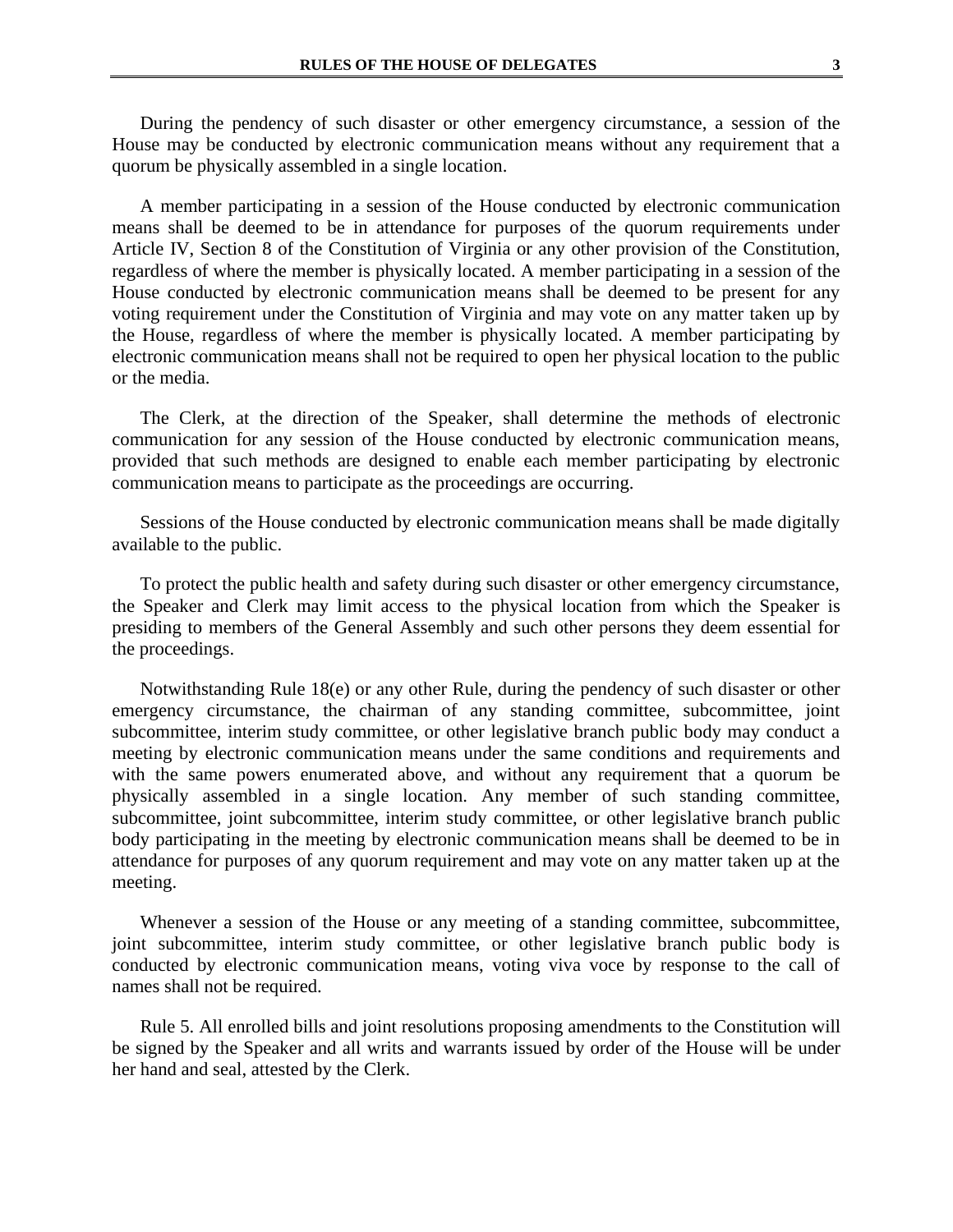#### **The Clerk.**

Rule 6. A Clerk will be elected by the House in even-numbered years and will be deemed to continue in office until another is chosen. In the event of a vacancy, the Speaker may appoint an acting Clerk until a successor is elected by the House or, if the House is not in session, by the Committee on Rules at a meeting to be called by the chairman or, in her absence, the vice chairman, or a majority of the membership of the committee. At least three working days notice of the time, place, and purpose of the meeting will be given to all members of said committee, and the person receiving a majority of the votes of the members of said committee present and voting will be deemed to be elected to fill said vacancy.

Rule 6(a). The Clerk has the authority, with the approval of the Speaker, to employ personnel necessary to accomplish the work of the House subject to such terms and conditions as deemed appropriate by the Speaker; such personnel may be removed by the Clerk with the approval of the Speaker. The Clerk will be charged with the clerical business of the House and its committees.

Pages will be appointed annually by the Speaker and should be thirteen or fourteen years old at the time of their initial appointment. They will be ineligible for reappointment after serving for two years. The Clerk is responsible for the administration of the Page program.

Rule 6(b). The Clerk will be charged with the duty of assigning each member to a seat in the House Chamber and office space. No seat or office space assigned to and occupied by a member who is reelected will be changed without such member's consent, except that members will be moved to the left or right by the Clerk to maintain contiguity in dividing the Chamber along major party caucuses.

Rule 7. The Clerk will perform all the duties of her office under the direction of the Speaker. She will keep a journal of the proceedings of the House, have the same in proper form to be signed as provided by Rule 3, and submit it daily to the Speaker in time to be examined before the next assembling of the House. She will keep at the Clerk's table, during the sittings of the House, a calendar or docket so arranged as to show the condition and progress of the business of the House. She will provide to each member before the assembling of the House each day, a printed calendar of pending bills and a list of all bills offered on the preceding day, under Rule 37, with the names of the patrons, titles of the bills, and the committees to which the same have been referred. After amendments have been agreed to by the House, she will see that they are handled only by the clerks of the standing committees, if referred or rereferred; clerks at the desk; or the clerks charged with the duty of engrossing bills until such amendments have been duly engrossed and verified.

Rule 8. The Clerk will keep accounts of the compensation of the members, officials and employees of the House, and will from time to time certify the same to the Comptroller. She will provide the stationery required for the business of the House and for the official use of the members. She also will provide postage for the official use of the members within the limitations established by the Rules Committee.

Rule 9. The Clerk will provide to the members, when required, vouchers for mileage and expenses; certify such for payment as provided by law; and pay over to those entitled the money due upon such vouchers.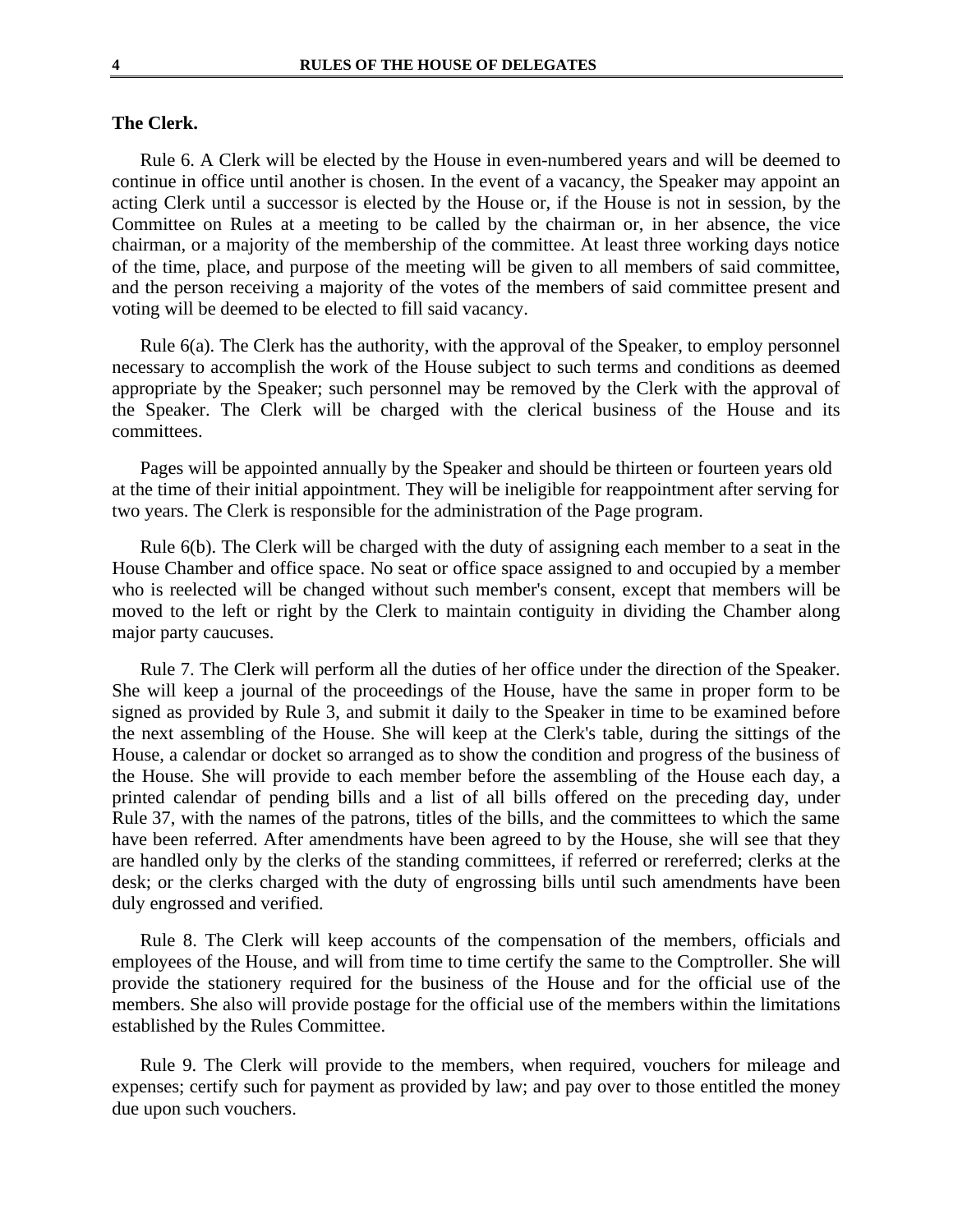She will keep detailed accounts of all transactions pursuant to Rules 8 and 9, which will be open to inspection at all times.

#### **Sergeant at Arms.**

Rule 10. A Sergeant at Arms and doorkeepers will be appointed by the Speaker. The Clerk will be responsible for the administration and duties of these positions.

Rule 11. The Sergeant at Arms will, with the doorkeepers, attend upon the House during its sitting, and execute its commands, together with all such process, issued by its authority, as directed by the Speaker and the Clerk.

Rule 12. The Sergeant at Arms will, under the direction of the Speaker and the Clerk, have charge of the supervision of the Chamber and prevent any interruption of the business of the House by disorder within or without. She will distribute among the members all papers printed for their use and give such attendance upon them during the sittings of the House as will promote their comfort and facilitate the business of the House.

Immediately prior to the convening of every session, she will clear the floor of the House of all persons other than those specified under Rule 83 who are authorized to be there during each session.

Rule 13. The Sergeant at Arms will attend to receiving and dispatching all messages in the House Chamber intended for or sent by members and make such arrangement as to promote the convenience of the members. She will attend to the display of the Mace during sessions of the House and direct all persons not entitled to privileges on the floor of the House to the gallery.

#### **Oaths of Office.**

Rule 14. The oaths which the officers of the House are required by law to take will be administered and certified by a person authorized to administer oaths and will be filed with the Clerk of the House.

#### **Committees.**

Rule 15. The Speaker will appoint all committee members and will designate the chairman and vice chairman of each committee provided that no member will be chairman of more than one committee, unless a chairman of a standing committee is serving as Speaker pursuant to Rule 2, and no member will be vice chairman of more than one committee, as designated in Rule 16. If the chairman and vice chairman are absent or excused by the House, one of the members will act as the chairman, taking precedence in the order named by the Speaker. The Speaker will serve as chairman of the Committee on Rules.

Rule 16. There will be appointed standing committees, to be named and to consist of up to the number of members indicated below: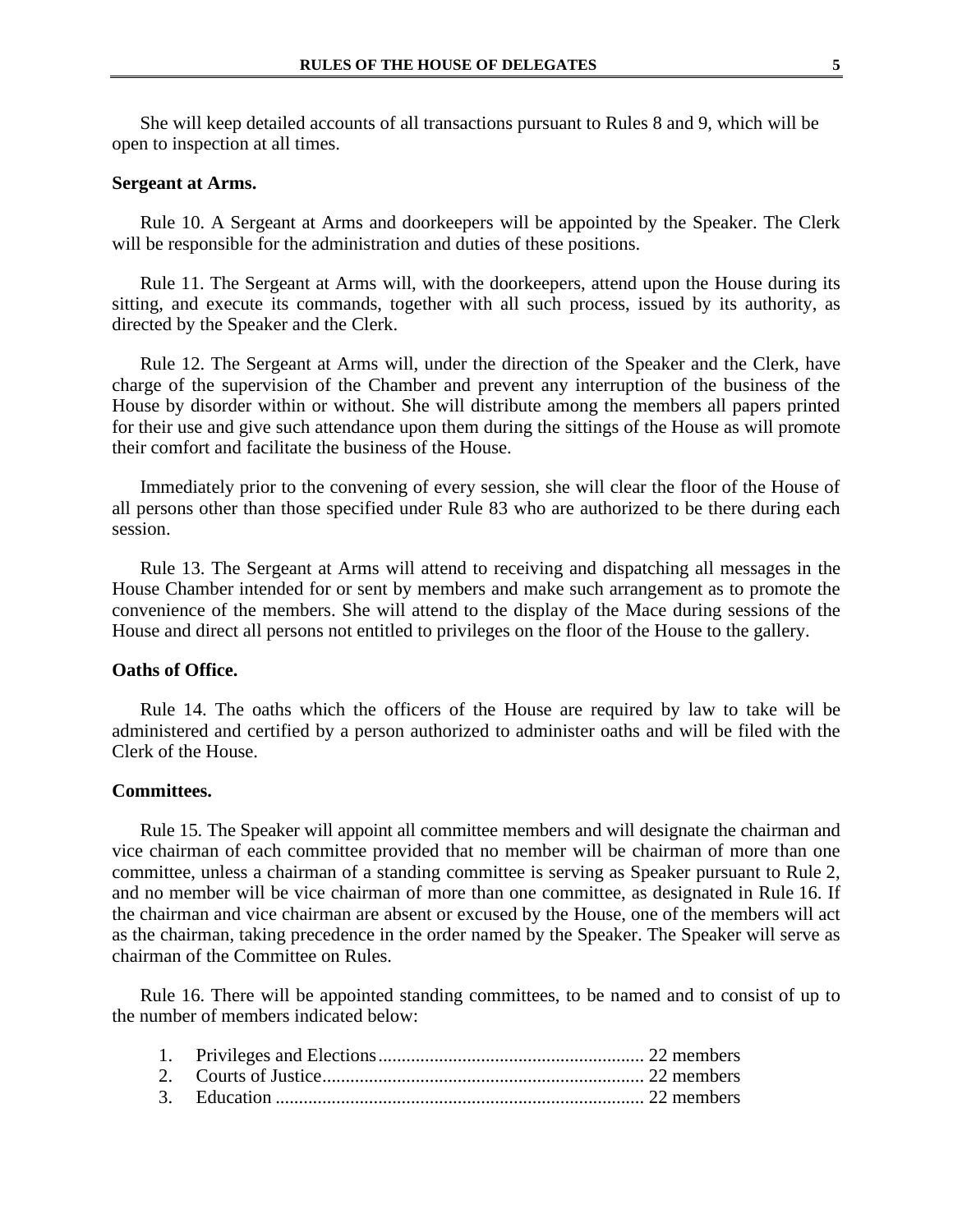| 4.  |                 |
|-----|-----------------|
| -5. |                 |
| 6.  |                 |
| 7.  |                 |
| 8.  |                 |
| -9. |                 |
| 10. |                 |
| 11. |                 |
| 12. |                 |
| 13. |                 |
| 14. |                 |
|     | and the Speaker |

The Speaker will designate eight members of the House Rules Committee to meet with members of the Senate to constitute the Joint Rules Committee.

Rule 16(a). Except for the Committee on Rules, membership on all standing committees and subcommittees will be contingent upon membership or nonmembership in the majority party caucus. The apportionment of members will be according to the same ratio of members in the House of Delegates who are members or nonmembers of the majority party caucus. If such ratio would represent a fractional number of the committee or subcommittee membership assigned to the majority party caucus, then the number of majority party caucus members will be the next highest whole number of committee or subcommittee members. For the purposes of this rule only, members who do not caucus with the majority party caucus or the largest minority party caucus will be deemed part of the majority party caucus.

Notwithstanding any other provision of law, the Speaker of the House may appoint two more House members to any legislative commission, joint subcommittee of House and Senate committees, or any interim study committee than are appointed by the Senate.

Rule 16(b). The Speaker shall strive to appoint from each congressional district at least one member who represents that congressional district on all standing committees with the exception of Rules.

Rule 17. A majority will constitute a quorum for committees. Each committee will meet pursuant to a regular meeting schedule as approved by the Speaker. In addition to a committee's regular scheduled meeting(s), a committee chairman may call additional meetings. It will be the duty of a committee to meet on call of a majority of the committee's members if the chairman is absent or declines to call a meeting. However, additional committee meetings may not be scheduled that are in conflict with another committee's regularly scheduled meeting time. No committee will meet while the House is in session without special leave granted by the Speaker.

Rule 17(a). The chairman of any standing committee may appoint subcommittees provided any such subcommittee will consist of no fewer than five members, a majority of whom will constitute a quorum for the conduct of business. The chairman of any standing committee may serve as an ex-officio member of any such subcommittee, however the chairman may vote on questions before the subcommittee only if a member of the majority caucus is absent from the meeting at the time the question is before the subcommittee.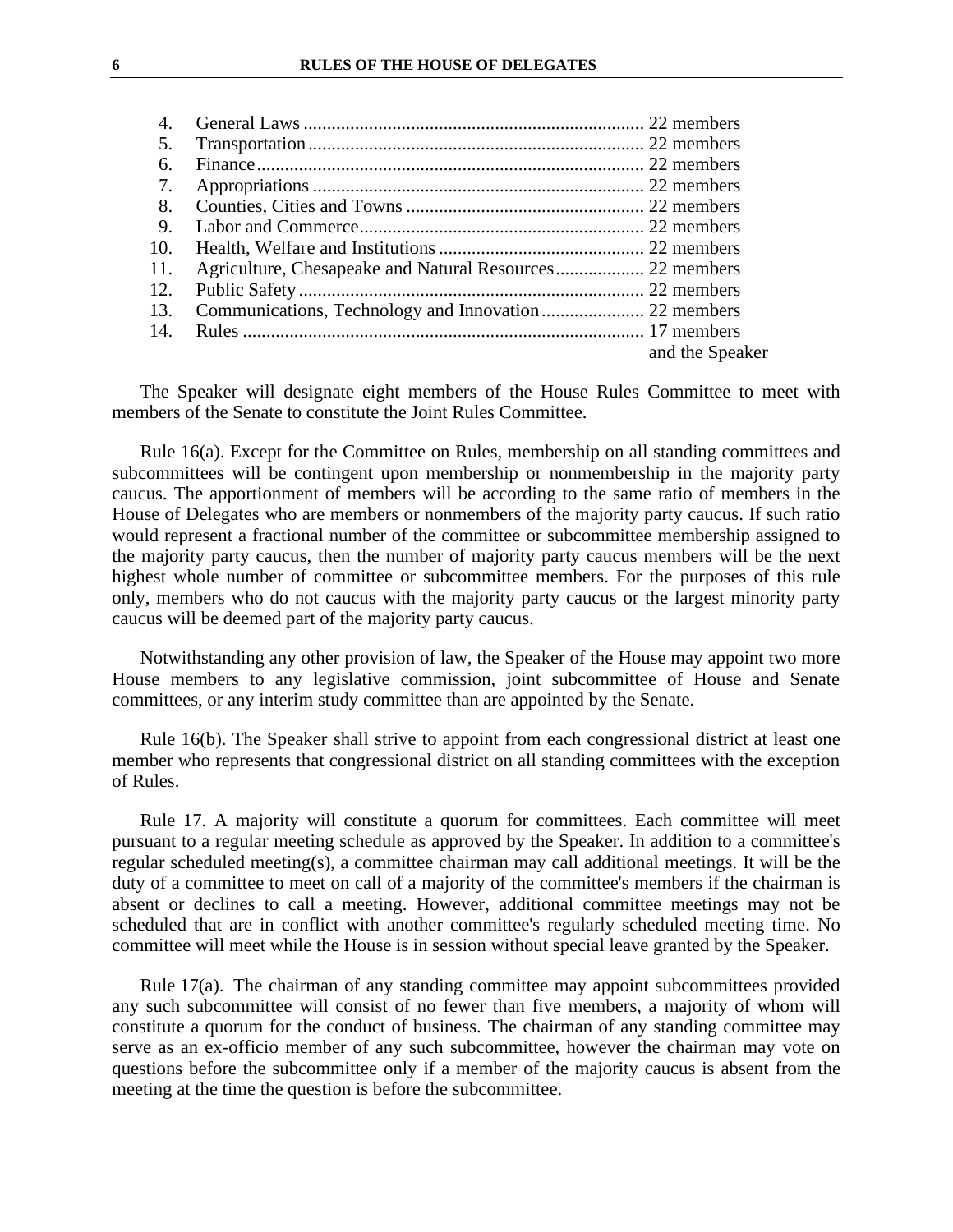Rule 17(b). The chairman of any standing committee may appoint ad hoc subcommittees of less than five members to consider no more than one bill or resolution, a majority of whom will constitute a quorum to conduct business.

Rule 17(c). With the exception of Fridays, on days when the House is in session between the hours of 8:30 a.m. and 4:00 p.m., no subcommittee of a standing committee except for the Appropriations or Rules Committees, will meet opposite a standing committee unless the parent committee foregoes meeting at its designated time to allow its subcommittees to meet. Subcommittees of standing committees may meet after the House has adjourned for the day on Fridays and weekends upon call of the chairman to consider any such matter as may have been referred to them.

Rule 18. The several standing committees will consider matters specially referred to them and, whenever practicable, suggest such legislation as may be germane to the duties of the committee. The chairman will have discretion to determine when, and if, legislation will be heard before the committee. The chairman, at her discretion, may refer legislation for consideration to a subcommittee. If referred to a subcommittee, the legislation will be considered by the subcommittee. If the subcommittee does not recommend such legislation by a majority vote, the chairman need not consider the legislation in the full committee. It will be the duty of each committee to inquire into the condition and administration of the laws relating to the subjects which it has in its charge; to investigate the conduct and look to the responsibility of all public officers and agents concerned; and to suggest such measures as will correct abuses, protect the public interests, and promote the public welfare.

Any committee of the House may, at its discretion, confer with a committee of the Senate having under consideration the same subject.

Rule 18(a). When a question is before the committee, no motion will be received unless specially provided for, except to adjourn, lay upon the table, pass by indefinitely, postpone for a specified time or purpose, refer or rerefer, amend or incorporate, strike from the docket, or report; which several motions will have precedence in the order in which they are arranged and each such motion will be required to be seconded.

The Committee on Rules may, on a vote of a majority of the members appointed plus one, send a bill, joint resolution, or resolution to the floor on a motion that "the bill, joint resolution, or resolution be reported to the floor by the committee without specific recommendation." This motion is a special motion and can only be made in the Committee on Rules.

When a question has been decided, it may be reconsidered on the motion of any member who voted with the prevailing side provided it be made on the same day or if such motion has not been communicated to the House, such motion may be made no later than the adjournment of the next regularly scheduled meeting of the full committee, except for those measures continued pursuant to Rule 22.

Rule 18(b). Committees will in all cases report by bill or resolution, with or without amendment or amendments, in such form that, if passed or agreed to, it will carry into effect their recommendations; but no papers returned therewith will be printed unless the committee will so recommend. Every bill will be printed, as provided in Rule 37. Bills may be considered in executive session, but final vote thereon will be in open session.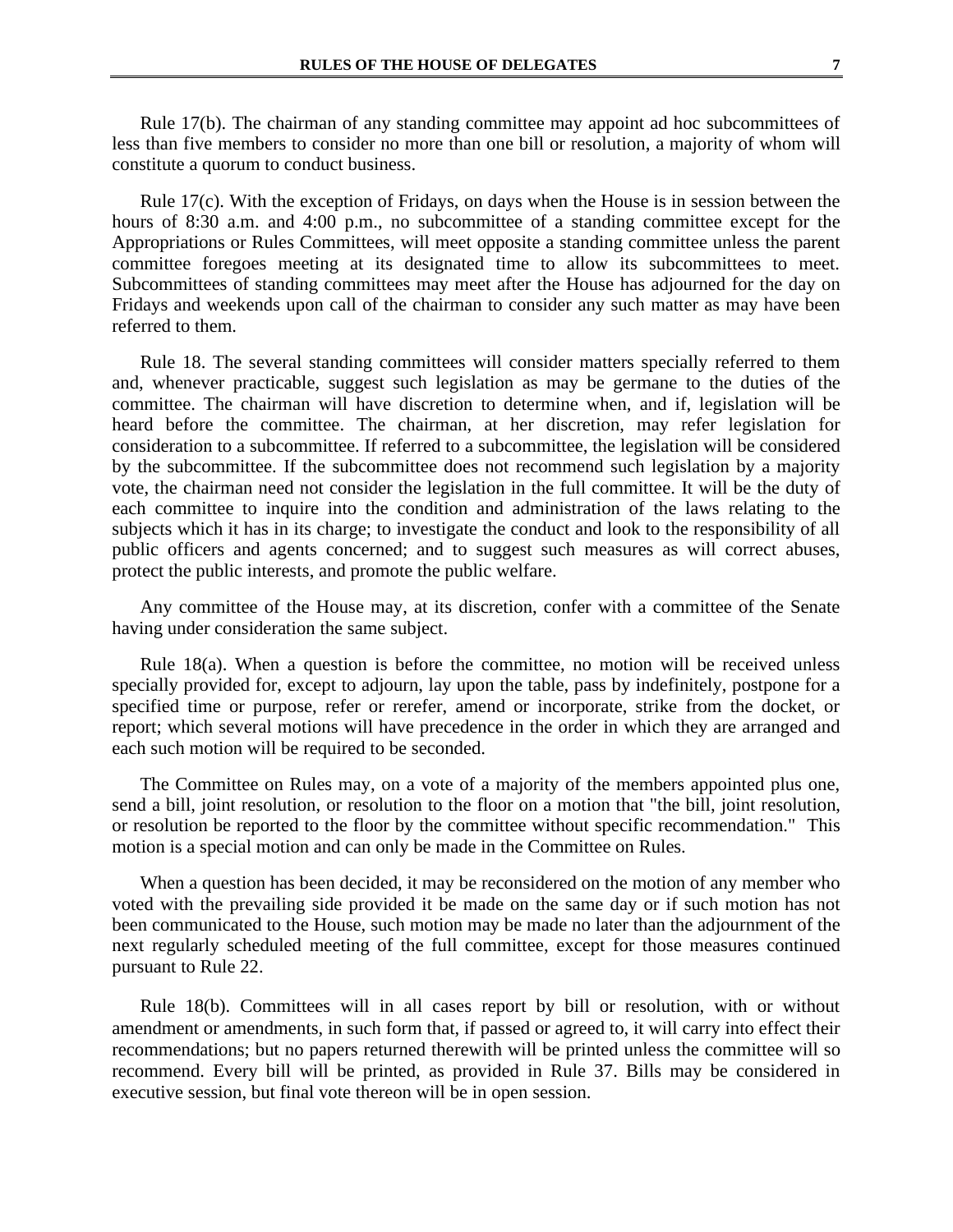Rule 18(c). A recorded vote of members of a committee or subcommittee will be taken and the name and number of those voting for, against, or abstaining will be taken upon each measure using an electronic voting system, unless inoperable, in which case the Clerk will record the vote by response to the call of names arranged and called in the order named except that the Chair will be called last. Such recorded vote will be reported with the bill or resolution and ordered printed on the Calendar on any matter reported from committee and sent to the floor, including those measures reported and referred.

A recorded vote of members will not be required on a motion to adjourn, a motion to refer or rerefer administratively, or a motion to pass by for the day or postpone for a specified time or purpose, except upon the call of the chairman or the desire of one-fifth of the members present.

Rule 18(d). Reports of the committees may be handed to the Clerk at any time and may be disposed of in the morning hour. If, in the judgment of the Speaker, any report of a committee requires immediate action she may bring it to the attention of the House at any time.

Rule 18(e). No member will be excluded from any meeting of a committee, subcommittee, joint subcommittee, or interim study committee except as hereinafter provided for the maintenance of order. If an electronic meeting is authorized by the chairman, no member will be excluded from participating by electronic communication means, and members participating by electronic communication means will not be counted in attendance for purposes of a quorum. The chairman of the committee will maintain order and decorum, and the business of the committee will be conducted at all times in accordance with the Rules of the House.

Rule 19. The chairman or, in her absence, the vice chairman, or the majority of the membership of the committee, may call meetings of the committee to study, call hearings, and consider any bill or resolution, or to consider such other matters as may be germane to the duties of the committee.

Rule 20. The chairman of any standing committee is authorized, with the prior approval of the Speaker, to hire, employ, engage or retain such additional clerks, counsel and other staff personnel, whose function will be to participate with such committees or subcommittees thereof in reviewing legislation, rules, House policy, or in performing any referred study or study initiated by the committee or its chairman.

For this purpose and for such other expenses as may be occasioned by the conduct of any committee study, payments will be made from the general appropriations to the House of Delegates.

Persons who are asked by a committee chairman to appear before a committee or subcommittee to offer expert testimony may receive reimbursement for their actual and reasonable expenses if approved by the chairman and the Speaker.

Rule 21. The conduct of the business of any subcommittee of any House committee, any joint subcommittee of House and Senate committees, and any interim study committee created by a House measure will be governed in accordance with the Rules of the House. If a House measure and a Senate measure create the same study, the conduct of business of the study will be governed by the rules of the house of the chairman of the study, or in the case of co-chairmen, the rules of the house as agreed upon by the co-chairmen.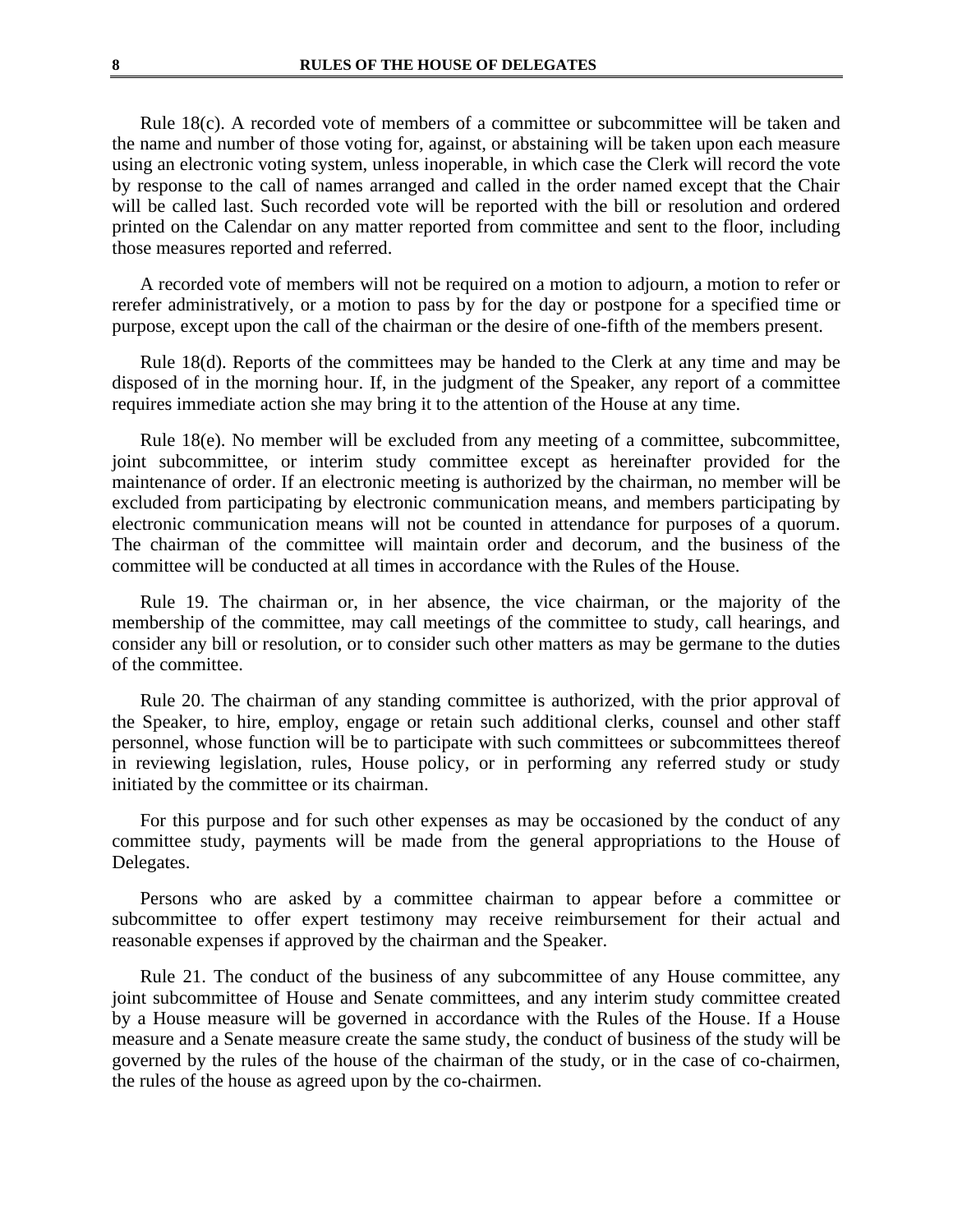Rule 22. Any bill or resolution introduced in an even-numbered year and not reported to the House of Delegates by the committee to which it has been referred, may be continued on the agenda of the committee for hearings and committee action during the interim between regular sessions and not otherwise. The committee will report, prior to the adjournment sine die of the House of Delegates, such bills or resolutions as will be continued and the Clerk of the House of Delegates will enter upon the Journal the fact that such bill or resolution has been continued. Any bill or resolution that has been continued and subsequently reported from a committee will be placed upon the Calendar of the House of Delegates.

The House of Delegates, upon consideration of any bill or resolution on the Calendar, may rerefer the bill to the committee reporting the same and direct the committee to continue the bill or resolution until the following odd-numbered year regular session and hold such hearings and render such further consideration of the bill or resolution as the committee may deem proper.

(The provisions of any rule relating to legislative continuity between sessions will be subject to the provisions of Article IV, Section 7 of the Constitution of Virginia.)

#### **Standards of Conduct.**

Rule 23. There will be a subcommittee on Standards of Conduct of the Rules Committee consisting of four members, two of whom will be members of the majority caucus and two of whom will be nonmembers of the majority caucus, appointed by the chairman, which may review annually members' statements of economic interests and consider any request by a member for an advisory opinion with respect to the general propriety of any current or proposed conduct of such member.

Rule 23(a). The House Committee on Rules will establish, by majority vote, a formal policy for the training, reporting, investigating, and resolving of issues of harassment on the basis of race, sex, color, national origin, religion, sexual orientation, gender identity or expression, age, or against otherwise qualified persons with disabilities that extends to the public and to persons engaged with or employed by the legislative branch. The Committee may amend the policy from time to time as appropriate. Copies of the approved policy and any changes or amendments thereof will be provided to every member, full and part-time employee, page, and intern of the Virginia House of Delegates.

Rule 24. The Privileges and Elections Committee will receive and investigate any charges or complaints brought against any member of the House of Delegates in the performance of her duties or the discharge of her responsibilities and recommend to the House such action as it may deem appropriate to establish and enforce standards of conduct for members.

#### **Committee of the Whole.**

Rule 25. When the House will go into the Committee of the Whole, the Speaker may vacate the Chair and appoint a member to preside in Committee; the other officers will attend, and the Rules of the House will be observed and enforced in Committee, as far as applicable, except that the previous question will not be ordered.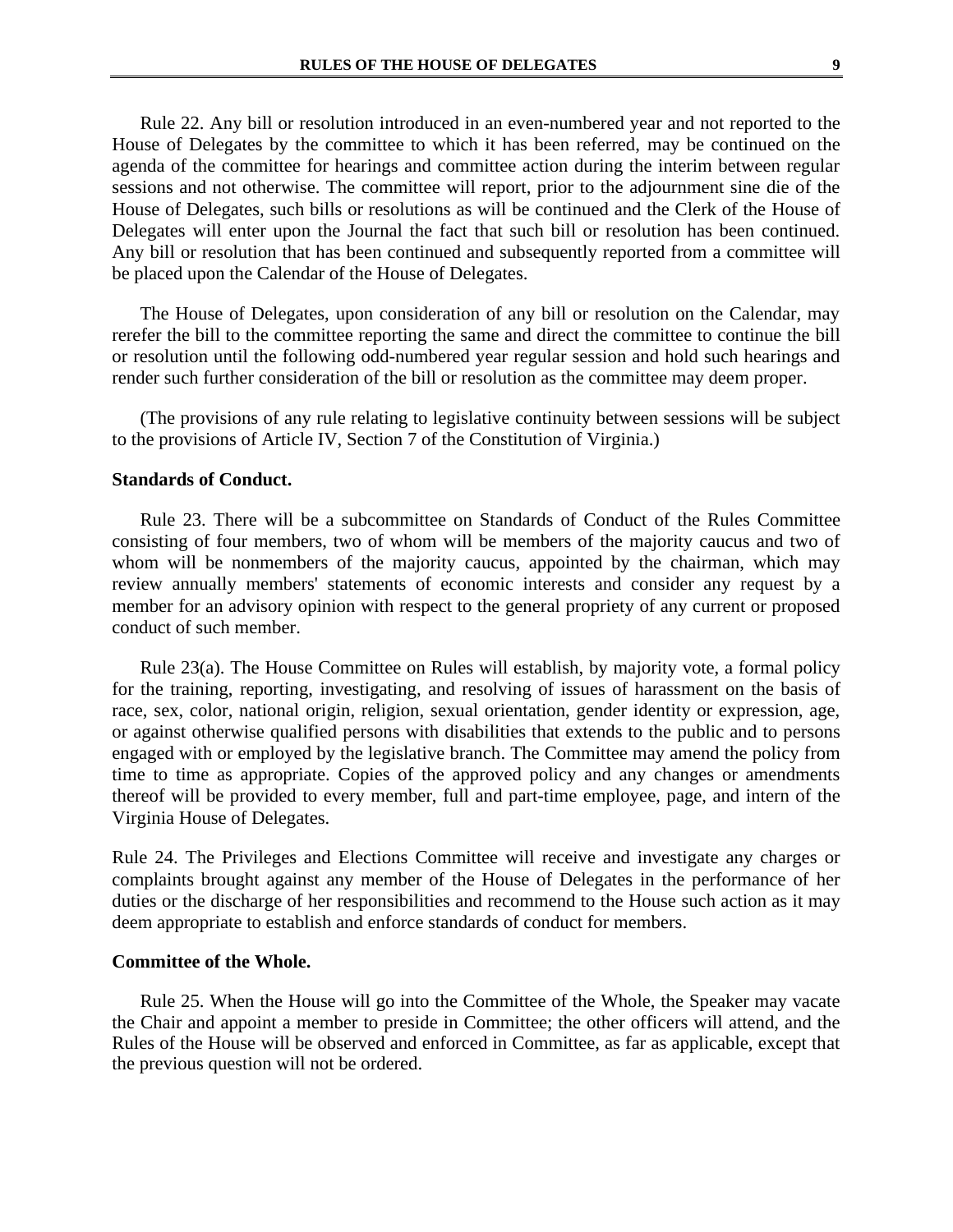Rule 26. If the Committee of the Whole arise before the consideration of the subject referred is concluded, the same will be reported back and have its place in order as unfinished business of the House. When it will be again reached in order, unless it be otherwise disposed of, the House, after making such orders as it may deem proper in relation to the business before the Committee, will stand again resolved into the Committee of the Whole, and so on until the business therein be disposed of.

Rule 27. Nothing will be in order in the Committee of the Whole except such matters as may be specially referred to it by the House.

Rule 28. Whenever the Committee of the Whole will find itself without a quorum, the chairman will cause the roll to be called and thereupon the Committee will rise, and the chairman will report the fact and the names of the absentees, which will be entered upon the Journal of the House.

Rule 29. The motion to go into Committee of the Whole, and the motion to discharge the Committee, will not be debated.

#### **II. Attendance and Adjournment.**

#### **Attendance.**

Rule 30. No member will absent herself from the service of the House unless she has leave granted by the Speaker or is sick or otherwise unable to attend. Such leave will be entered upon the Journal.

Rule 31. Any ten members or more including the Speaker, if there is one, and she is present, will be authorized to compel the attendance of absent members by a call of the House.

Rule 32. The roll of the House will be taken by the use of the electronic voting system or, if it is inoperable, by viva voce by response to the call of names arranged and called in alphabetical order except that the Speaker will be called last.

Rule 33. The electronic voting system may be used for a call of the House; however, if it is inoperable, the call of the House will be by viva voce, the names of the members will be first called over by the Clerk, and the absentees noted; after which the names of the absentees will be again called over. The doors will then be shut and those for whom no excuse or insufficient excuses are made may, by order of those present, if ten in number, be taken into custody as they appear or may be sent for and taken into custody, wherever to be found, by the Sergeant at Arms or the doorkeepers, or by special messengers to be appointed for that purpose.

Rule 34. When a member is discharged from custody and admitted to her seat the House will determine whether such discharge will be with or without payment of fees and expenses.

#### **Adjournment.**

Rule 35. Any member or members may adjourn from day to day. A motion to adjourn and a motion to fix the time for which the House will adjourn will always be in order and be decided without debate.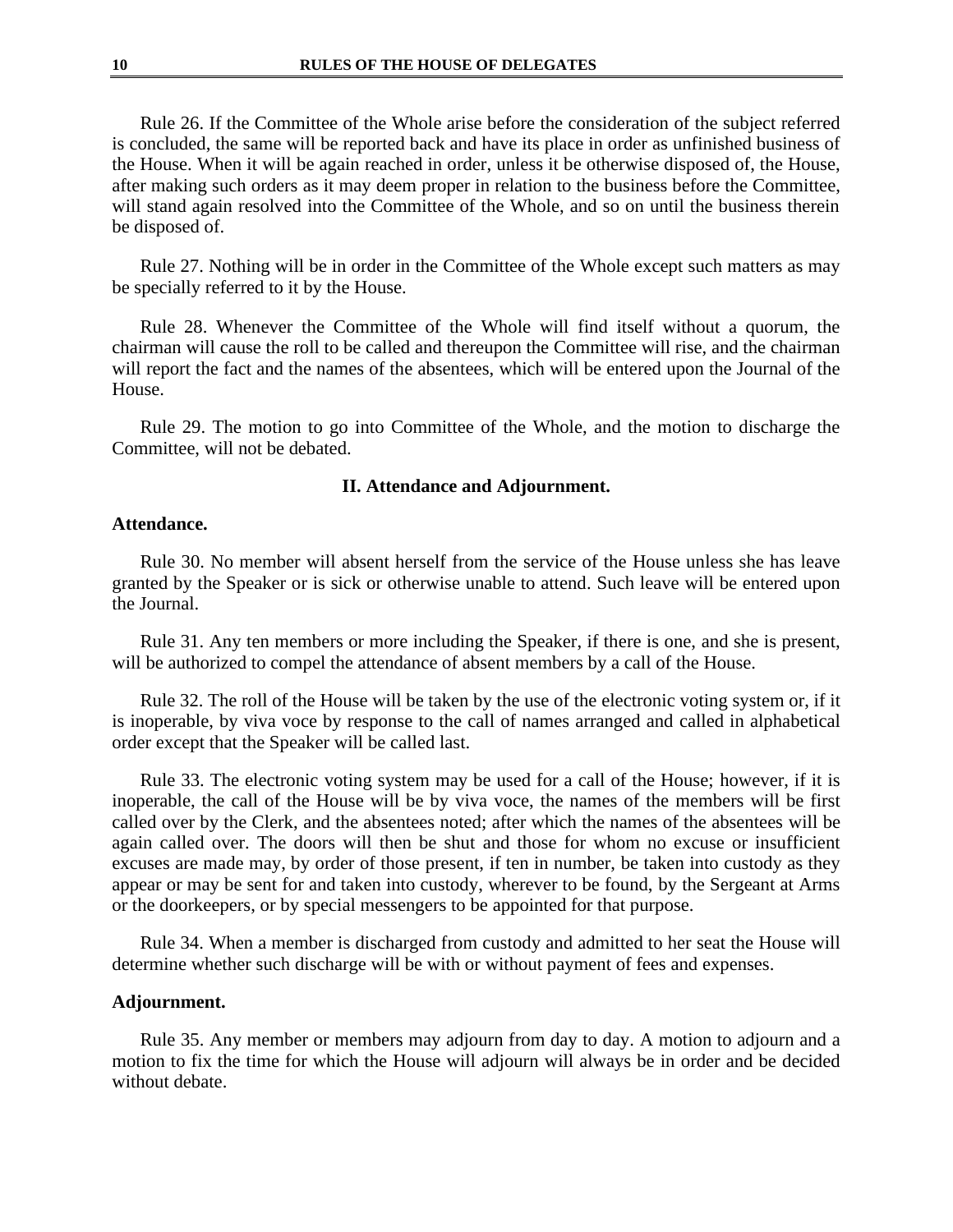#### **III. Introduction of Business.**

#### **Messages, Reports, and Communications.**

Rule 36. Messages from the Governor and reports and communications from any other public officer or agent may be received at any time. If, in the judgment of the Speaker, they require immediate action, they may be brought at once to the attention of the House. Otherwise, they will lie upon the Speaker's table and be disposed of in the morning hour. The same rule will be observed with regard to messages from the Senate.

#### **Introducing Legislation.**

Rule 37. Members having bills or resolutions to present may, at any time pursuant to agreed upon deadlines, electronically file (e-file) such legislation via the Bill Drafting System or manually file such legislation with the Clerk, endorsed by one or more members with their names. Any bill or joint resolution introduced in the House may show as "Senate Patrons" the signatures or electronic signatures of members of the Senate. Any bill, joint resolution, or resolution manually filed prior to the commencement of the session in which it is to be considered may have the names of co-patrons signed to the measure by the chief patron, provided that each such co-patron expressly authorized the chief patron to sign for such co-patron and the chief patron plainly marks such signatures on the original copy of the measure as being signed by the chief patron. Any bill, joint resolution, or resolution e-filed prior to the commencement of the session in which it is to be considered may have the names of co-patrons added electronically via the Bill Drafting System.

No member may introduce more than 15 bills during the Regular Session of an odd-numbered year.

No bill expressly amending an existing law will be offered by any member unless or until the e-filed or manually filed copy has been prepared so as to indicate deletions and additions. The form for deletions and additions will set forth the material deleted with lines through such material and by underscoring the words added, before they are received in the Senate or House of Delegates. The stricken material and underscorings or italics in the printed bills, enrolled bills, and printed Acts will not be considered evidence of all amendments to any bill or existing statute but merely as an aid for quick reference to amended portions. Nothing herein contained will be construed as requiring the use of stricken material or underscoring where new words are substituted for existing words and the new words or the omission of words do not change the sense or meaning of the act.

The Clerk will, under the direction of the Speaker, refer all such legislation to the proper committee and enter the fact, with the names of the members presenting them, upon the Journal. Such bills will be printed, unless otherwise ordered by the House, and numbered in the order in which they are filed with the Clerk.

The Speaker will review all legislation introduced in the House or communicated to the House for its action to determine if such legislation is in conflict with Article IV, Section 12 of the Constitution of Virginia. If such legislation is determined to be in conflict, the Speaker may withhold committee referral of the legislation.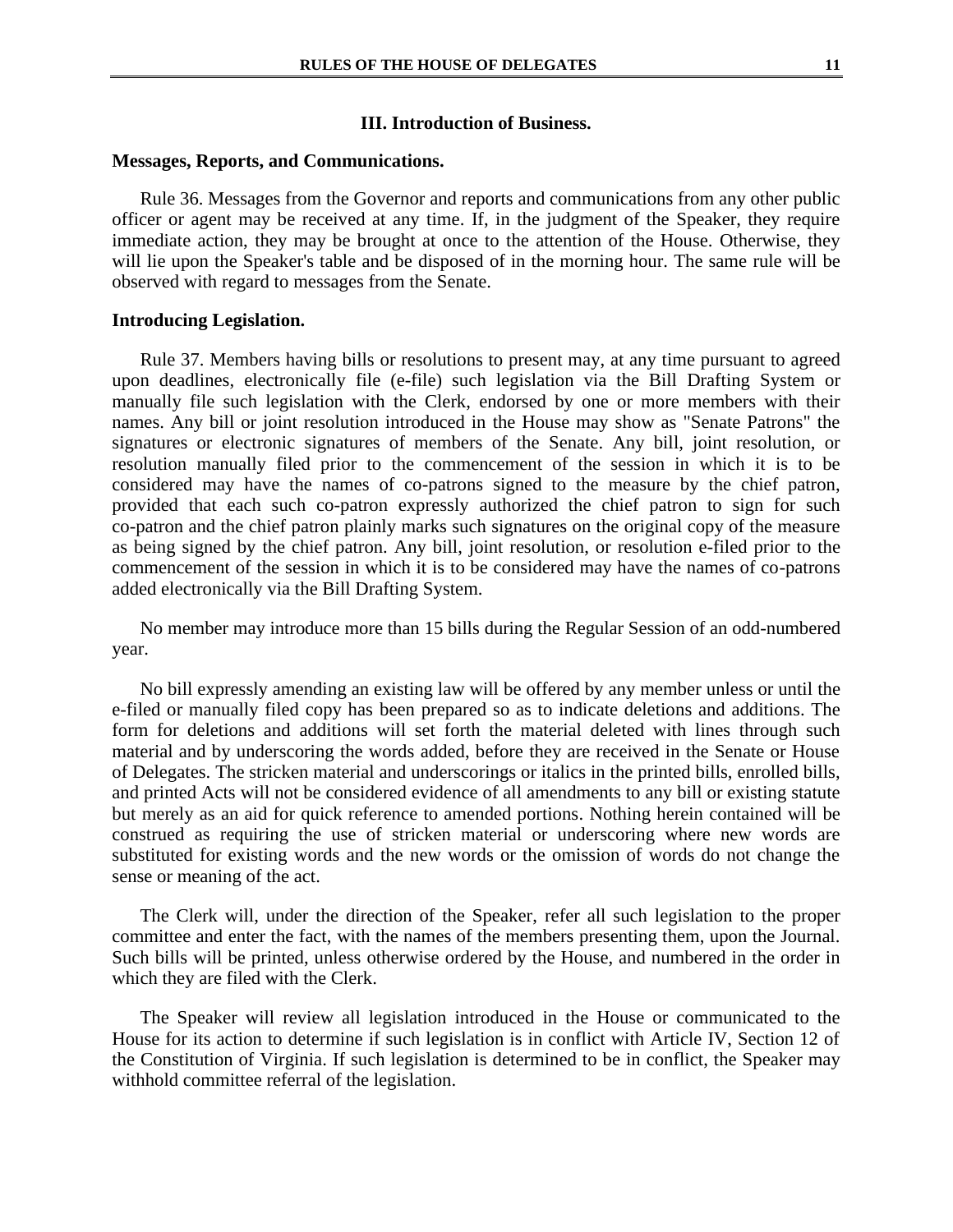The designation of "House Bill," "House Joint Resolution," or "House Resolution" will not be changed after a bill or resolution is introduced in the House. Nor will the designation of "Senate Bill" or "Senate Joint Resolution" be changed or amended after the bill or resolution is received by the House. In addition, no bill or resolution introduced for a purpose other than to direct or request a study shall be amended for the purpose of directing or requesting a study unless authorized by unanimous consent of the members of the House.

Rule 38. No bill, joint resolution, or resolution calling for information from the Governor or other public officer or agent will be introduced, considered, or acted upon otherwise than is provided by Rule 37 and will not be acted upon until it will have been examined and reported upon by a committee.

Rule 39. Any other resolution or motion upon which a member may desire the judgment of the House, or any action other than a reference to a standing committee, may be presented to the House in the morning hour after the business on the Speaker's table is disposed of. A recorded vote is required on a resolution authorizing a study or an expenditure of funds. To obtain immediate consideration of any resolution other than a procedural or a memorial or commending resolution, without reference to a standing committee, the vote of two-thirds of the members elected, as required by Rule 81, will be a recorded vote.

Rule 39(a). All memorial or commending joint resolutions or resolutions will conform to the procedure set forth by the Clerk of the House and will not be referred under Rule 37, unless so ordered by the Speaker or by majority vote of the House on motion of a member, but will be placed on the Calendar.

#### **IV. Order of Business.**

#### **The Morning Hour.**

Rule 40. After the approval and signing of the Journal, a time, to be called the morning hour, will be devoted to the dispatch of business upon the Speaker's table and to motions and resolutions presented under Rule 39. The business on the Speaker's table will be disposed of in such order as the Speaker deems best, except as may be herein otherwise provided, or as the House may at any time order by a majority vote of the members elected. The morning hour will be limited to no more than 60 minutes unless otherwise ordered by the Speaker or a majority vote of the members elected.

The order of business for the morning hour as pronounced by the Speaker will be as follows, unless otherwise directed by the Speaker:

- announcements and communications by the Clerk; announcements by members; introduction of guests by members; motions to adjourn in the honor of and/or honor and memory of; motions to take up out of order certain memorial or commending resolutions; motions to dispense with constitutional readings of certain legislation; motions for reconsideration; and announcements by the Speaker of leaves of absence per House practice;
- announcement by the Clerk of member requests to move legislation from any Uncontested Calendar to Regular Calendar per House practice [any relevant legislation not announced may still be moved when considered under the regular order of business pursuant to Rule 49];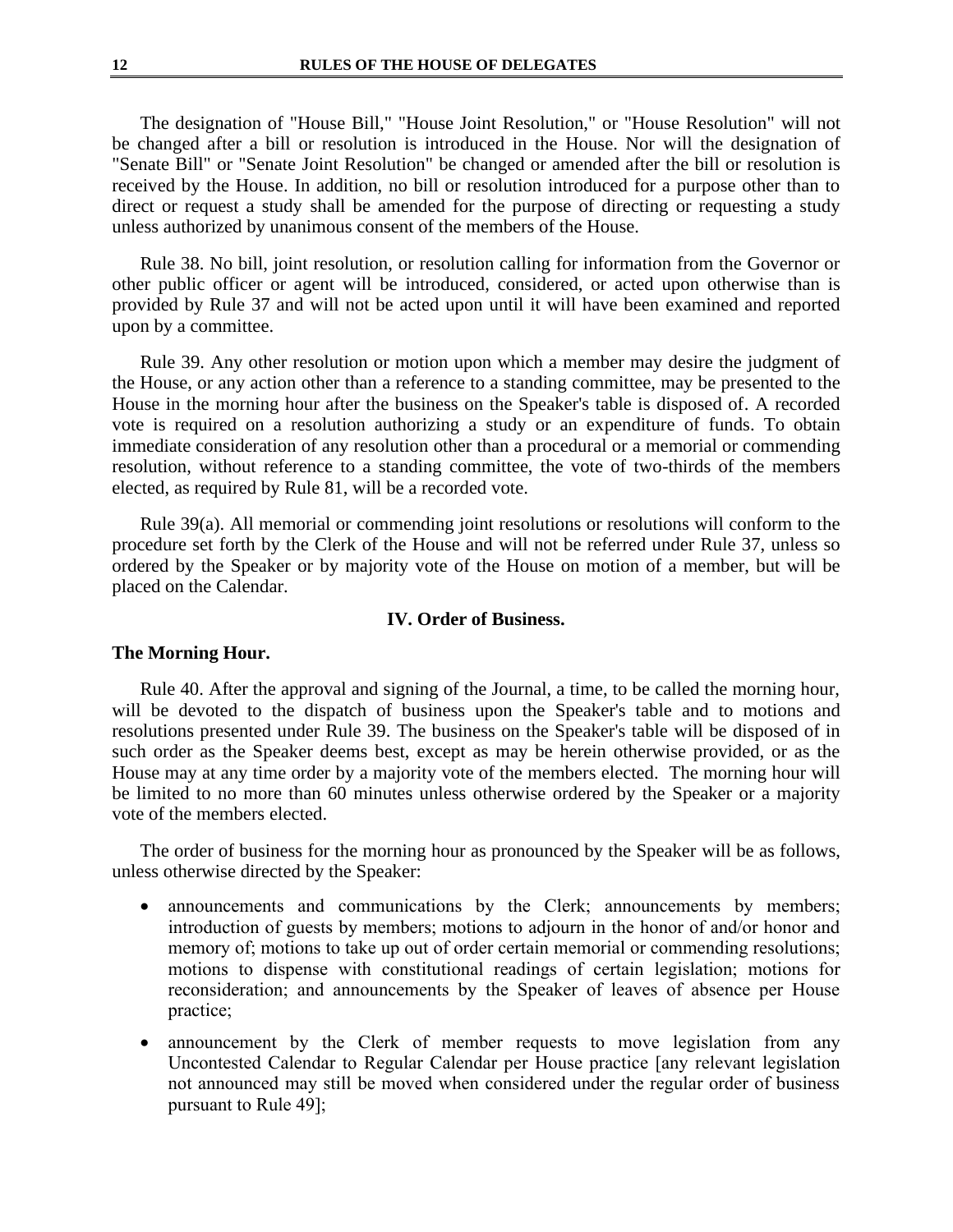- announcement by the Clerk relating to a list of legislation to go By for the Day subsequent to agreement of the motion by the Majority Leader for such legislation to go By for the Day and any additional motions from members for legislation to go By for the Day [any relevant legislation may still be subject to a motion to go By for the Day or any other applicable motion when considered under the regular order of business pursuant to Rule 49];
- recognition of members for points of personal privilege; however, the Speaker may order a time limitation on members' points of personal privilege or the House may order a time limit on members' points of personal privilege by a vote of a majority of the members elected; and
- the Speaker may proceed with or return to any Morning Hour sub category if requested by a member or will return if ordered by a majority vote of the members elected.

Pursuant to Rule 49, the Calendar will be called at the expiration of the Morning Hour unless otherwise directed by a previously agreed to special order or joint order, or when ordered by the House by a majority vote of the members elected and such motion will be in order at any time during the Morning Hour.

Rule 41. The annual message of the Governor will be laid before the House as soon as it is received. It will be printed for the use of the House and be considered by the several standing committees without any special order therefor.

Rule 42. All other messages from the Governor may be referred by the Speaker to the proper committees. The same rule will be observed as to reports and communications from other public officers.

Rule 43. Bills and resolutions originating in the Senate and not requiring immediate action will be read or printed on the Calendar by title the first time when received and referred to their appropriate committees, unless the House directs otherwise.

Rule 44. All bills reported from committee, pursuant to Rule 18(c), will be transferred to the Calendar and the reading or printing on the Calendar of the titles as reported will constitute the first reading or printing of the House bills and the second reading or printing of the Senate bills as required by the Constitution.

Rule 45. All other reports from committees will be considered and disposed of in the order in which the Speaker presents them, unless the House directs otherwise.

Rule 46. A member presenting a resolution under Rule 39 will be allowed five minutes in which to explain her wishes in relation to it, after which the question on referring to a standing committee will be taken without debate.

Rule 47. Printing recommended by committees under Rule 18(b) will be ordered by the Speaker, unless the House directs otherwise.

Rule 48. Once the morning hour expires, the House will proceed to the business of the House as defined in Rule 49; however, the Speaker will be permitted, without objection, to return to the morning hour for the purpose of recognizing any distinguished visitor or other individual defined in Rule 83 that may be present and seated on the floor or in the gallery.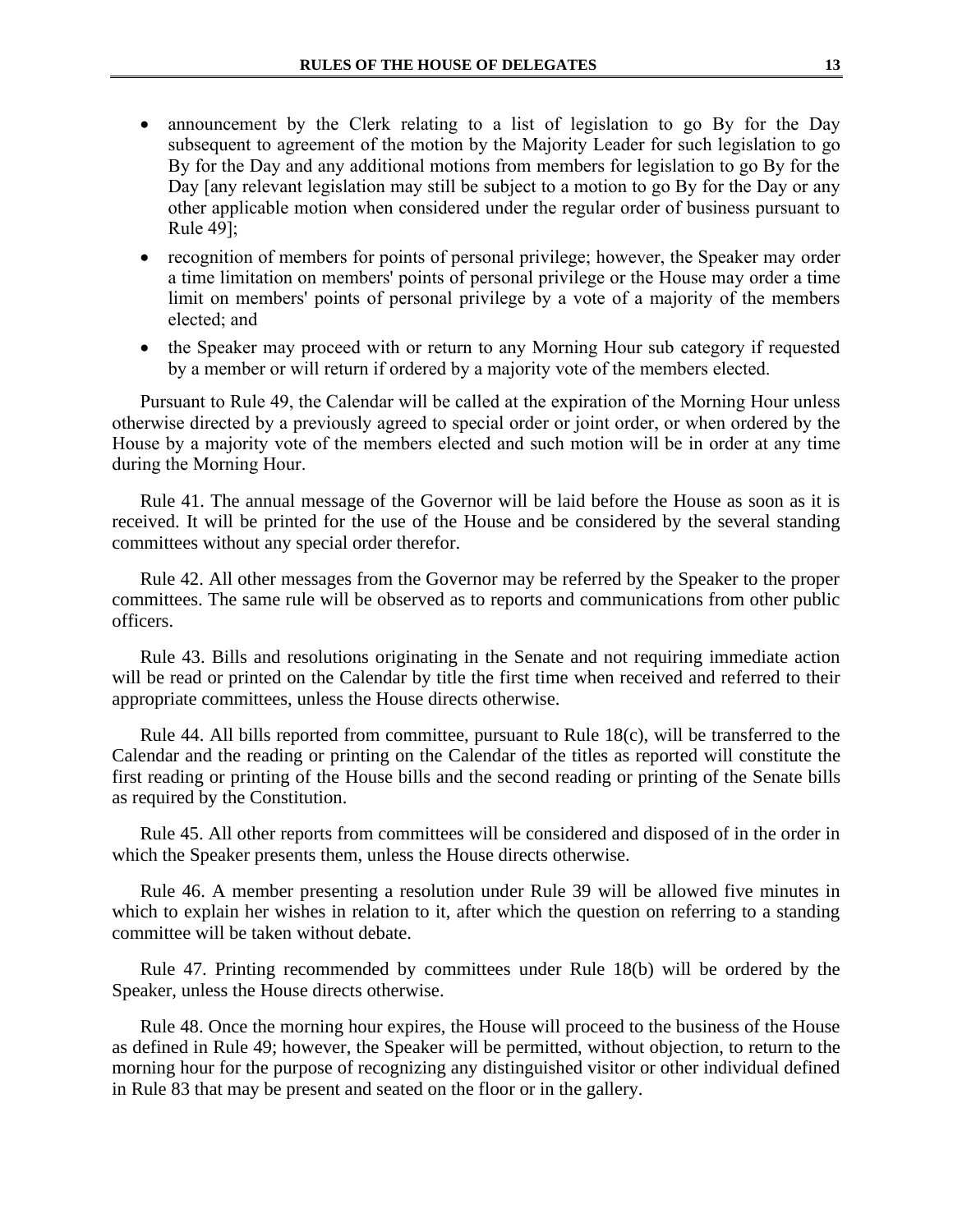### **The Calendar.**

Rule 49. At the expiration of the morning hour, the House will proceed to consider bills, joint resolutions, and resolutions on the Calendar or any Supplemental Calendar which will be arranged in the following order:

- 1. Senate bills on third reading.
- 2. House bills on third reading.
- 3. House bills on second reading.
- 4. House bills and joint resolutions returned from Senate with amendments.
- 5. Resolutions.
- 6. Memorial and commending resolutions.
- 7. House bills returned by Governor without approval.
- 8. House bills returned by Governor with recommendations.
- 9. Senate bills returned by Governor without approval.
- 10. Senate bills returned by Governor with recommendations.
- 11. House bills and resolutions in conference.
- 12. Senate bills and resolutions in conference.
- 13. Unfinished business House and Senate bills and joint resolutions.
- 14. Senate bills on second reading.
- 15. House bills on first reading.
- 16. Resolutions reported.
- 17. Senate bills and joint resolutions referred.
- 18. Bills referred.
- 19. Resolutions referred.
- 20. Resolutions presented.

The House may direct that bills and resolutions of either house be divided between the designations "Uncontested Calendar" and "Regular Calendar" and be considered in such order. When such a division is directed for bills and resolutions on the Calendar, the Uncontested Calendar will not include any bill or resolution (i) which received a dissenting vote or an abstention in committee, (ii) to which objection is made by any member, or (iii) if any non-technical floor amendment or any floor amendment in the nature of a substitute is offered. Any bill or resolution will be removed from the Uncontested Calendar and placed on the Regular Calendar at the request of any member rising from her seat for that purpose and stating the request for such legislation to be moved. Once legislation is moved to the Regular Calendar there it will remain.

A Pro Forma Calendar prepared for a pro forma session of the House will only contain new legislation reported from committee.

Supplemental Calendars may be prepared for consideration while the House remains in Session for the day and will be considered when called by the Speaker. Any Supplemental Calendar and the measures contained therein will be considered in the same manner as measures on the Calendar.

Rule 50. It will be the duty of the Clerk to see that the printing and engrossing, when ordered, will be done in such time that the bills and resolutions may be acted on according to their priorities on the Calendar.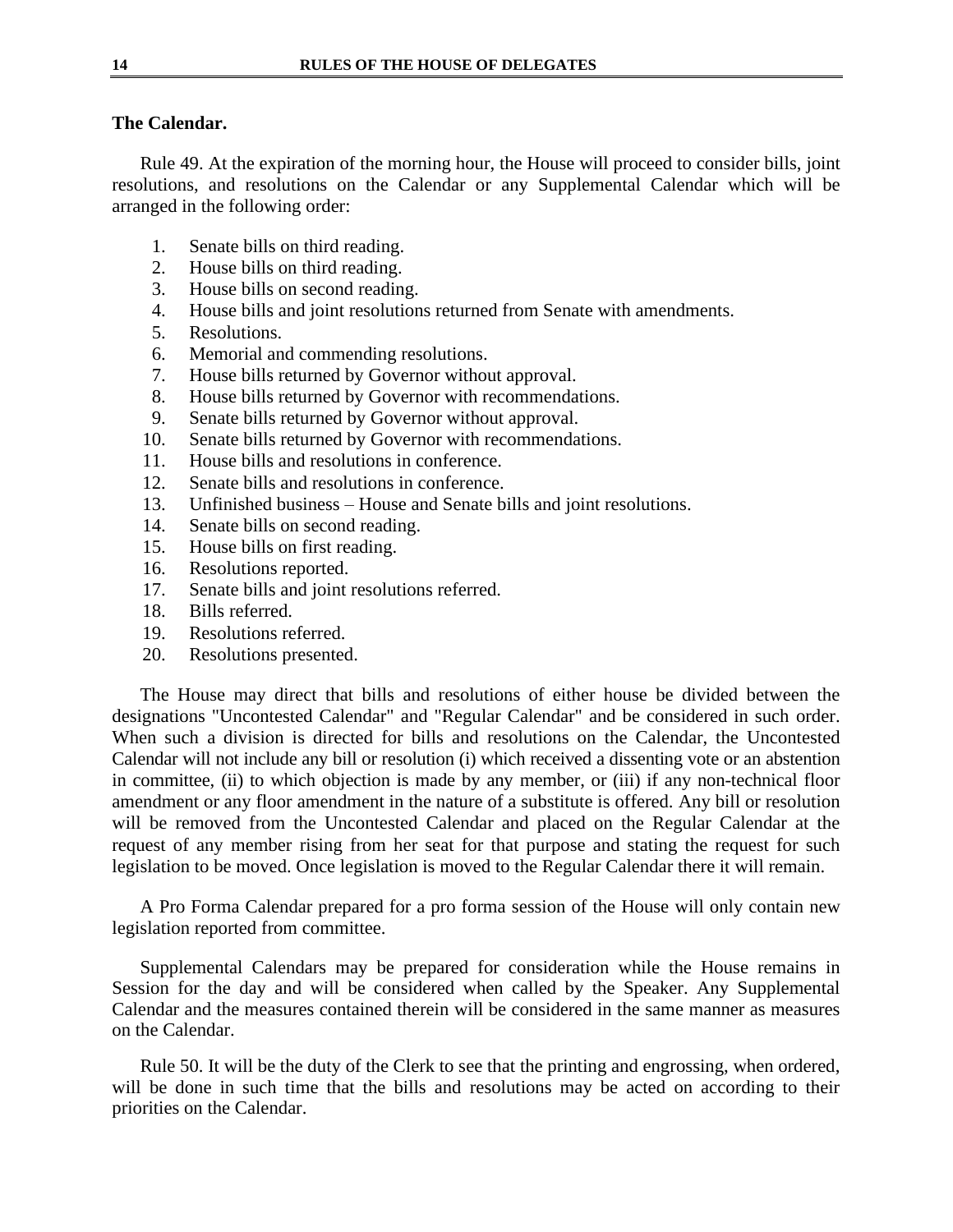Rule 51. If any bill or resolution is not ready for consideration when it is reached on the Calendar category it will be passed by temporarily and be allowed to retain its position on the Calendar. When the Calendar category has been called through, it may be called again in order to dispose of any business that may then be ready; otherwise it will be passed by for the day. Upon completion of the business on the Calendar, the business of the morning hour will be resumed.

Rule 52. The regular order of business herein established will not be changed, nor will any special order be made, except by vote of two-thirds of the members present. However, a majority may postpone the Calendar not exceeding one day at a time, or postpone for a specified time or purpose any subject coming up in order without changing its place, or agree to a joint order with the Senate, or postpone or discharge any special order.

#### **V. Conduct of Business.**

#### **Order and Decorum.**

Rule 53. The Speaker will preserve order and decorum, may speak to points of order in preference to other members, rising from her seat for that purpose, and will decide questions of order without debate, subject to an appeal to the House. If the decision relates to a question of decorum or propriety of conduct, it will not be debatable; if it relates to the priority of business or the relevancy or applicability of propositions, the appeal may be debated, but no member will speak on it more than once except by leave of the House.

Rule 54. When a member rises to speak she will respectfully address, "Madam Speaker," standing in her place; she will confine herself strictly to the question before the House, and when she has finished she will sit down.

Rule 55. When two or more members request to speak or rise at the same time the Speaker will name the person to speak.

Rule 56. Every motion or proposition will be reduced to writing, if desired by the Speaker or any member, and will be delivered at the Clerk's table to be there read; and the question will be stated by the Chair before the same will be debated. When the reading of any paper in possession of the House, not being the precise matter upon which the House is acting, is called for, and objection is made by any member, the question will be determined by a vote of the House without debate. Any motion or proposition may be withdrawn by the mover at any time before a decision, amendment, or other action of the body upon it, except a motion to reconsider which will not be withdrawn without leave of the House.

Rule 57. No member will in debate use any language or gesture calculated to wound, offend, or insult another member.

Rule 58. If any member, in speaking, transgress the Rules of the House, the Speaker will, or any member may, call her to order; in which case the member called to order will immediately take her seat unless permitted to explain. If there be no appeal, the decision of the Chair will be final. If the decision be in favor of the member called to order, she will be at liberty to proceed; otherwise, she will not proceed, except by leave of the House. For frequent or repeated violations of order, especially if persisted in after the admonition of the Speaker, a member will be liable to the censure of the House.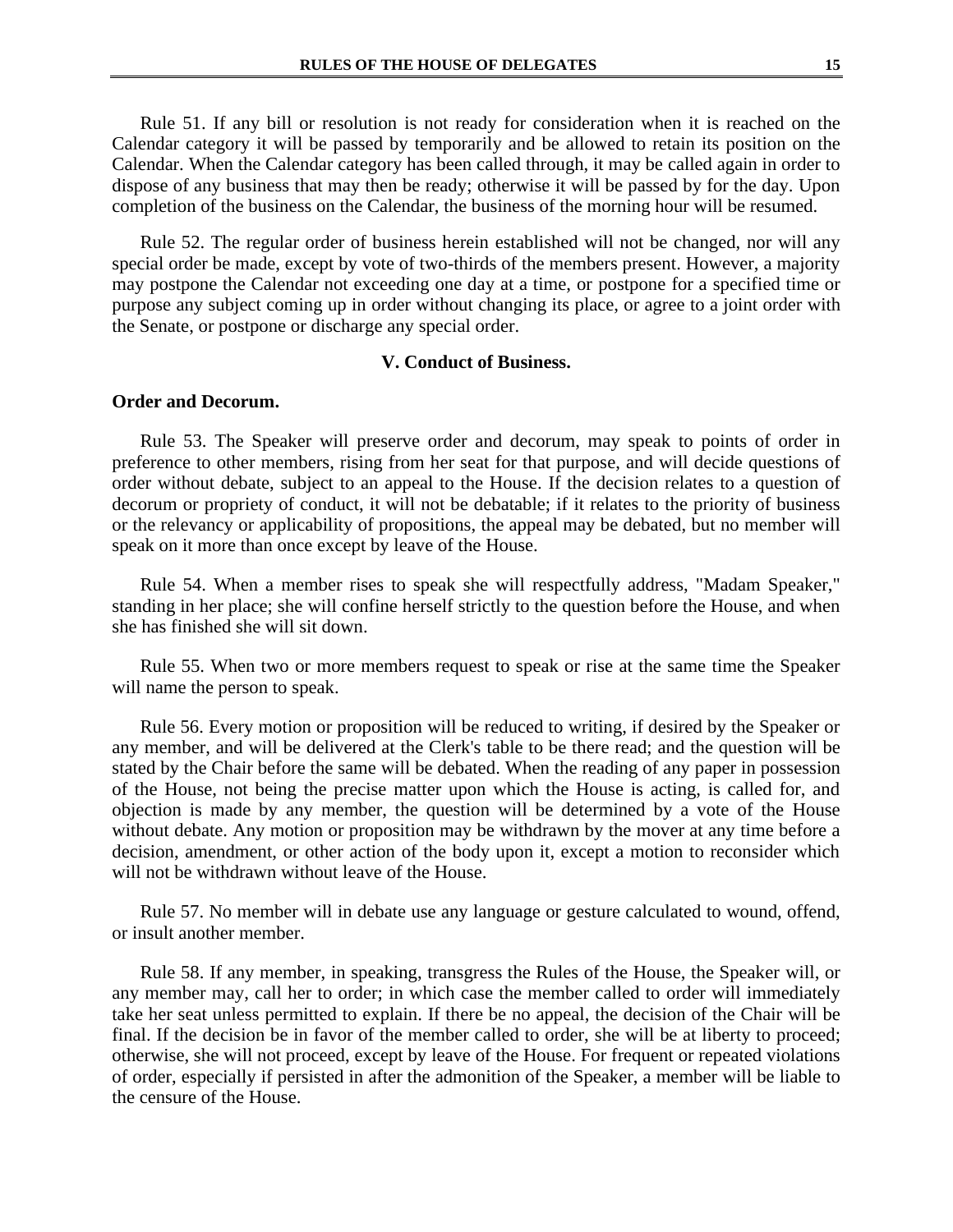Rule 59. If any member be called to order by another member for words spoken, the words excepted to will be immediately taken down in writing in order that the Speaker and House may be better able to judge the matter.

Rule 60. No member will, while the House is sitting, interrupt or hinder its business by standing up, leaving her place, moving about the Chamber, engaging in conversation, expressing approval or disapproval of any of the proceedings, or by any other conduct tending to disorder and confusion.

Rule 61. No member will speak more than once on any question until all others have spoken who desire to do so, nor more than twice, without the consent of a majority of the members present.

#### **Ascertaining the Question.**

Rule 62. If the question for decision includes several distinct propositions any member may have the same divided, but a motion to strike out and insert will not be so divided; nor will a motion to strike out, being lost, preclude either amendment or a motion to strike out and insert. In filling blanks, the question will be put first upon the largest sum and the longest time or the broadest question.

Rule 62(a). No motion or proposition, or subject different from that under consideration, will be admitted under color of amendment.

Rule 62(b). The Speaker will determine all questions of germaneness relevant to any legislation under consideration by the House including House legislation and any amendments thereto communicated by the Senate or the Governor to the House for its action.

Rule 63. When a question is before the House, no motion will be received unless specially provided for, except to adjourn, lay upon the table, pass by indefinitely, postpone for a specified time or purpose, refer or rerefer, amend, or strike from the Calendar, which several motions will have precedence in the order in which they are arranged.

Rule 64. Upon the motion to pass by indefinitely, the mover will be allowed two minutes to state the reason for her motion, and one member opposed to the motion will be allowed a like time to object. The motion to lay upon the table, for the previous question, and for the pending question will not be debated; nor will debate be allowed on a motion to take up a subject from the table or to reconsider any question which was not debated. When a question not debatable is before the House all incidental questions arising after it is stated to the House will be decided and settled, whether on appeal or otherwise, without debate; and the same rule will apply to incidental questions rising after any question is put to the House.

#### **Pending and Previous Questions.**

Rule 65. Pending a debate, any member who obtains the floor for the purpose only, and submits no other motion or remark, may move for the "previous question" or the "pending question," and in either case the motion will be forthwith put to the House. Two-thirds of the members present will be required to order the main question; however, a majority may require an immediate vote upon the pending question, whatever it may be.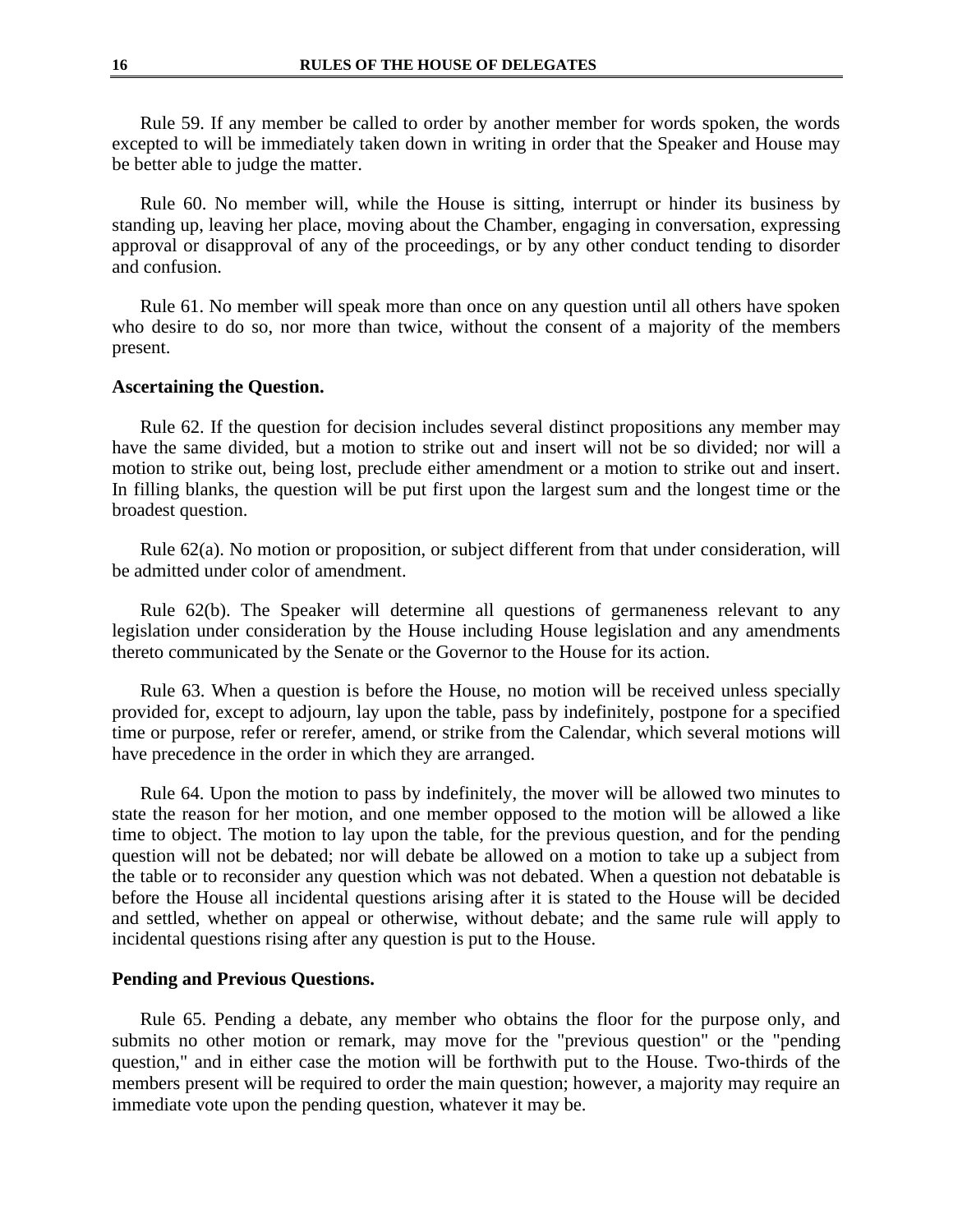Rule 66. The previous question will be in this form: "Will the main question now be put?" If carried, its effect will be to put an end to all debate and bring the House to a direct vote upon a motion to refer or rerefer, if pending; then upon amendments reported by a committee, if any; then upon pending amendments; and then upon the main question. If upon the motion for the previous question, the main question be not ordered, debate may continue as if the motion had not been made.

#### **Taking the Vote.**

Rule 67. The Speaker will rise to put a question, but may state it sitting. Questions will be distinctly put in substantially the following forms, viz.: "As many as agree that, etc. (as the question may be), say 'Aye,' " and "Those opposed say 'No.' " If the Speaker doubts or a division is called for, the House will divide with those in the affirmative of the question rising first from their seats and afterwards those in the negative, or by a show of hands in the affirmative and then in the negative. If required, the Speaker will cause the result to be ascertained by a count.

Rule 68. The yeas and nays on any question may be called for at any time before proceeding to another question or proposition but, being refused, they will not be again demanded on the same question. Any member will have a right to vote at any time before the decision is announced by the Chair.

Rule 69. Upon a division of the House on any question, a member who is present and fails to vote will on the demand of any member be counted on the negative of the question and when the yeas and nays are taken will, in addition, be entered on the Journal as present and not voting. However, no member who has an immediate and personal interest in the result of the question will either vote or be counted upon it.

#### **Reconsideration.**

Rule 70. When a question has been decided, it may be reconsidered on the motion of any member who voted with the prevailing side, provided it be made on the same day or within the next two days of actual session, as long as such action has not been communicated to the Senate or the Governor. The motion may be entered as a matter of privilege and will take precedence of everything except special orders and other questions of privilege and be disposed of in the morning hour or with the Calendar, as the case may be. All motions to reconsider will be decided by a majority of the votes of the members present.

#### **Bills and Amendments.**

Rule 71. Every bill will be read or printed on the Calendar by title on three different calendar days in the House previous to its being passed, and it will be distinctly announced or set out at each reading or printing on the Calendar, whether it is the first, second, or third time. A bill may be referred or rereferred at any time before its passage.

Rule 72. The first reading or printing on the Calendar of the House bill will be for information merely and, notwithstanding a motion to refer or rerefer to a committee or a motion to strike, it will go to second reading or printing on the Calendar without a question. The second reading or printing on the Calendar of a Senate bill will be for information merely and, notwithstanding a motion to refer or rerefer to a committee or a motion to strike, it will go to third reading or printing on the Calendar without a question.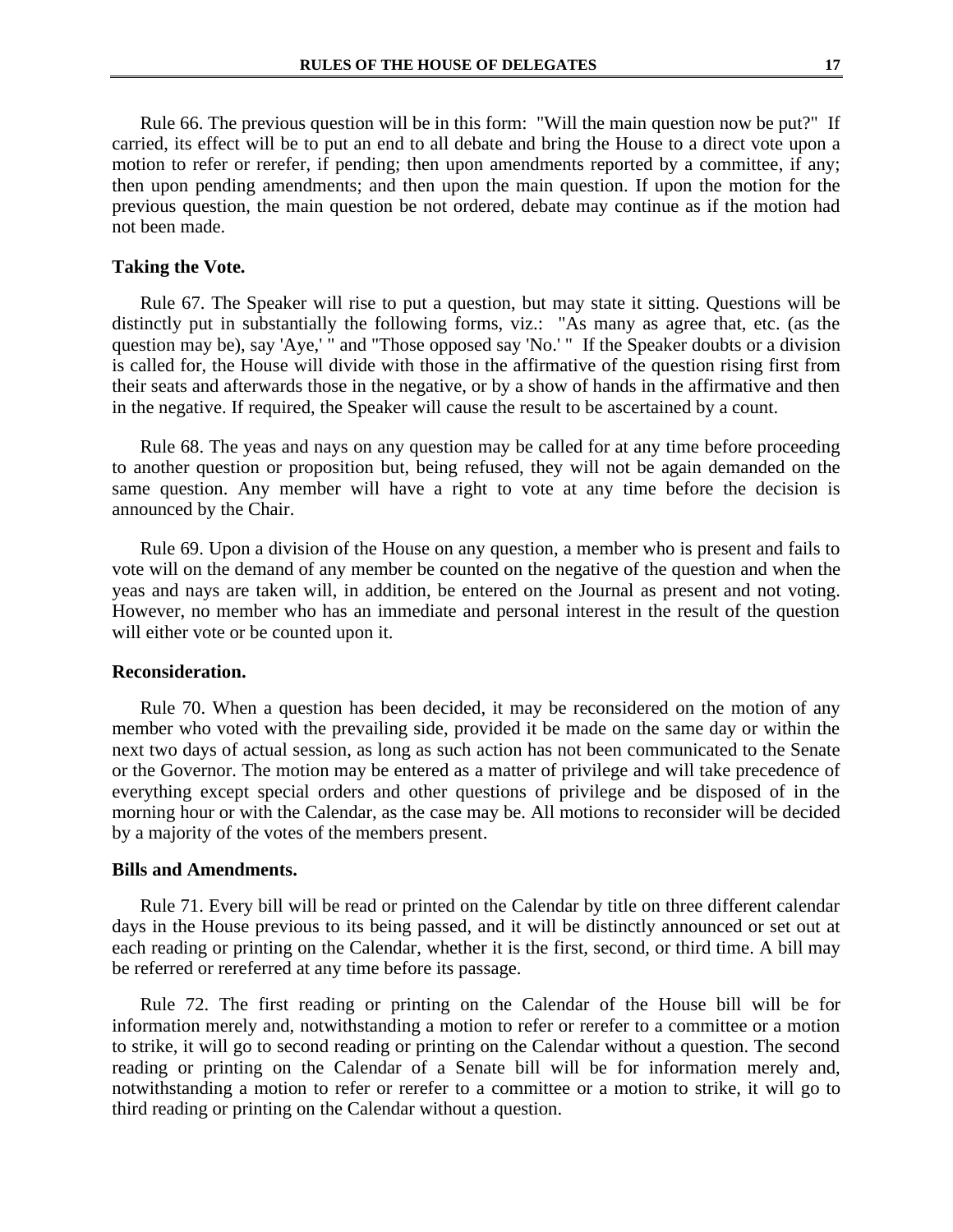Rule 73. Upon the second reading or printing on the Calendar of a House bill it will be open to amendment or to referral or rereferral or to any of the motions provided for in Rule 63, and the final question will be "Whether it will be engrossed and read or printed on the Calendar a third time?" Upon the third reading or printing on the Calendar of a Senate bill it will be open to amendment or to referral or rereferral or to any of the motions provided in Rule 63.

The Speaker may direct by notice to the House, or the House may determine by a majority vote, that there will be a deadline for the submission of any proposed floor amendment or floor amendment in the nature of a substitute (floor substitute) to the House version of the Budget Bill(s). The deadline for submission of any floor amendment or floor substitute will be 24 hours prior to the commencement of the Special Order set for the consideration of the Budget Bill(s). Any floor amendment or floor substitute offered after the deadline for submission may be considered if (i) it is an amendment that has been approved by the Committee on Appropriations or (ii) it is offered as a technical amendment or clarifying amendment to a previously submitted floor amendment or floor substitute and is germane to the purpose of the original floor amendment or floor substitute.

Rule 74. A House bill ordered to be engrossed will not have its third reading or printing on the Calendar until the engrossment is actually and properly done. However, in the case of a Senate bill, the engrossment will only apply to such amendments as may have been made in the House.

Rule 75. A House bill on its third reading will not be open for debate; however, any member may be recognized to speak to the legislation or offer motions. No amendment to a House bill will be received upon its third reading or printing on the Calendar by way of rider or otherwise, and no amendment involving an additional appropriation will be added to the general appropriation bill, and no amendment to increase any tax will be added to any tax measure, unless either such amendment be to carry into effect an existing law or unless it received the vote required to pass the bill itself. A Senate amendment to a House bill to be concurred in, or a conference report to be adopted, must receive the same recorded vote as required to pass the bill itself.

Rule 75(a). If the Senate refuses to concur in the amendments of the House and so communicates such action to the House, the House may vote to recede from its amendments and subsequently pass the legislation in the form originally passed by the Senate or insist on its amendments and request a committee of conference with the Senate. Conversely, the House in considering Senate amendments to House legislation will wait for communication by the Senate that they have voted to insist on their amendments and request a committee of conference whereby the House may agree to the request for a committee of conference.

Rule 75(b). Upon an affirmative vote to form a committee of conference, the Speaker will appoint the House membership to the committee. A majority of the members of each house on the committee of conference will agree to the committee of conference report prior to its submission and consideration by the House. If a committee of conference is unable to reach agreement and reports such action to the House, the Speaker may appoint new conferees or, upon the motion of a member and an affirmative vote of the House, a new set of conferees will be appointed. In addition, if a committee of conference report is considered and rejected, the House may agree by a majority vote of the members present to request an additional committee of conference.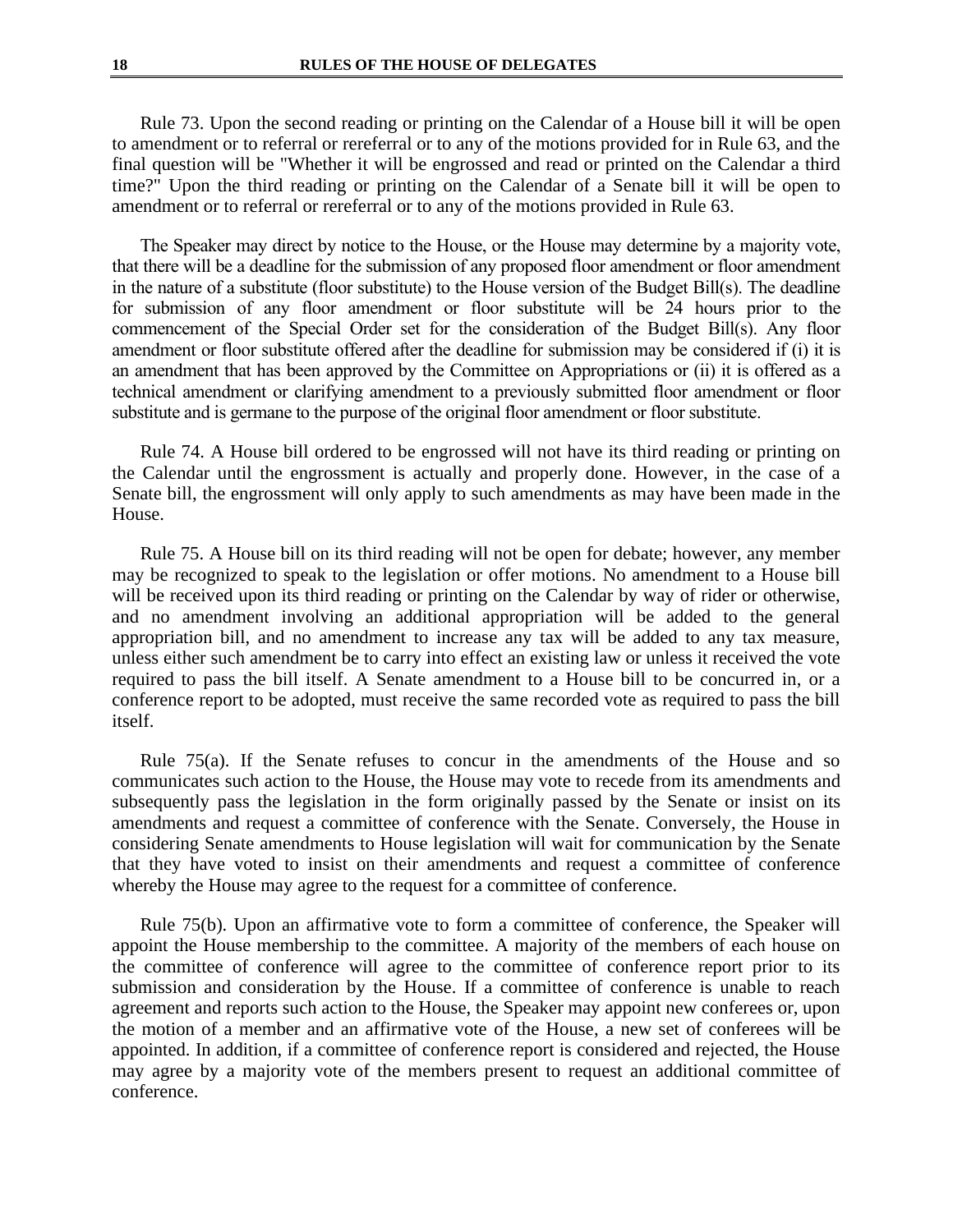Rule 75(c). Any conference committee on the Budget Bill will complete its deliberations and make the report of such conference available to the House as soon as practicable. The House will consider such conference report no earlier than 48 hours after receipt, unless the House determines to proceed earlier by a vote of two-thirds of the members voting. The conference report will clearly state the funding of any nonstate agencies, any item that was not included in the Budget Bill as passed by either house, and any provisions from legislation that failed during that session.

Rule 76. On the third reading or printing on the Calendar of a bill, the question will be, "Shall the bill pass?"

Rule 77. The title of a bill and all amendments offered will be entered upon the Journal, except that amendments in the nature of substitutes may be printed separately and only the titles thereof entered upon the Journal.

#### **Withdrawals of Exhibits.**

Rule 78. Original papers, filed as exhibits with any bill or resolution, may be withdrawn by the patron or she may leave attested copies, for which she will pay the Clerk at the rate provided by law for other copies made by her.

#### **Messages.**

Rule 79. It will be the duty of the Clerk, without any special order therefor, to communicate to the Senate any action of the House upon business coming from the Senate or upon matters requiring the concurrence of that body; however, no such communication will be made in relation to any action of the House while it remains open for consideration.

#### **Manual and Rules.**

Rule 80. The rules of parliamentary practice comprised in Jefferson's Manual will govern the House in all cases to which they are applicable and in which they are not inconsistent with the Rules of the House and such joint rules as are or may from time to time be established by the two houses of the General Assembly.

Rule 81. The Rules of the House will be adopted in even-numbered years by a majority vote of members elected and will remain in effect upon adoption and coinciding with the terms of members. The Rules may be suspended by a vote of two-thirds of the members elected to be ascertained by an actual division of the House except as prohibited by the Constitution; provided that a motion to discharge a committee from the consideration of a bill will require a majority of those voting, which will include two-fifths of the members elected to the House, the vote thereon to be taken by yeas and nays and recorded in the Journal; and provided further, that a motion to dispense with the printing and reading of a bill, or its printing on the Calendar, or either, will not be entertained, except as provided by the Constitution.

A proposition to change a rule of the House will be submitted in writing and forthwith printed. In its printed form it will lie upon the Speaker's table for five days and be read by the House during the morning hour of each day during that time. At the expiration of five days it will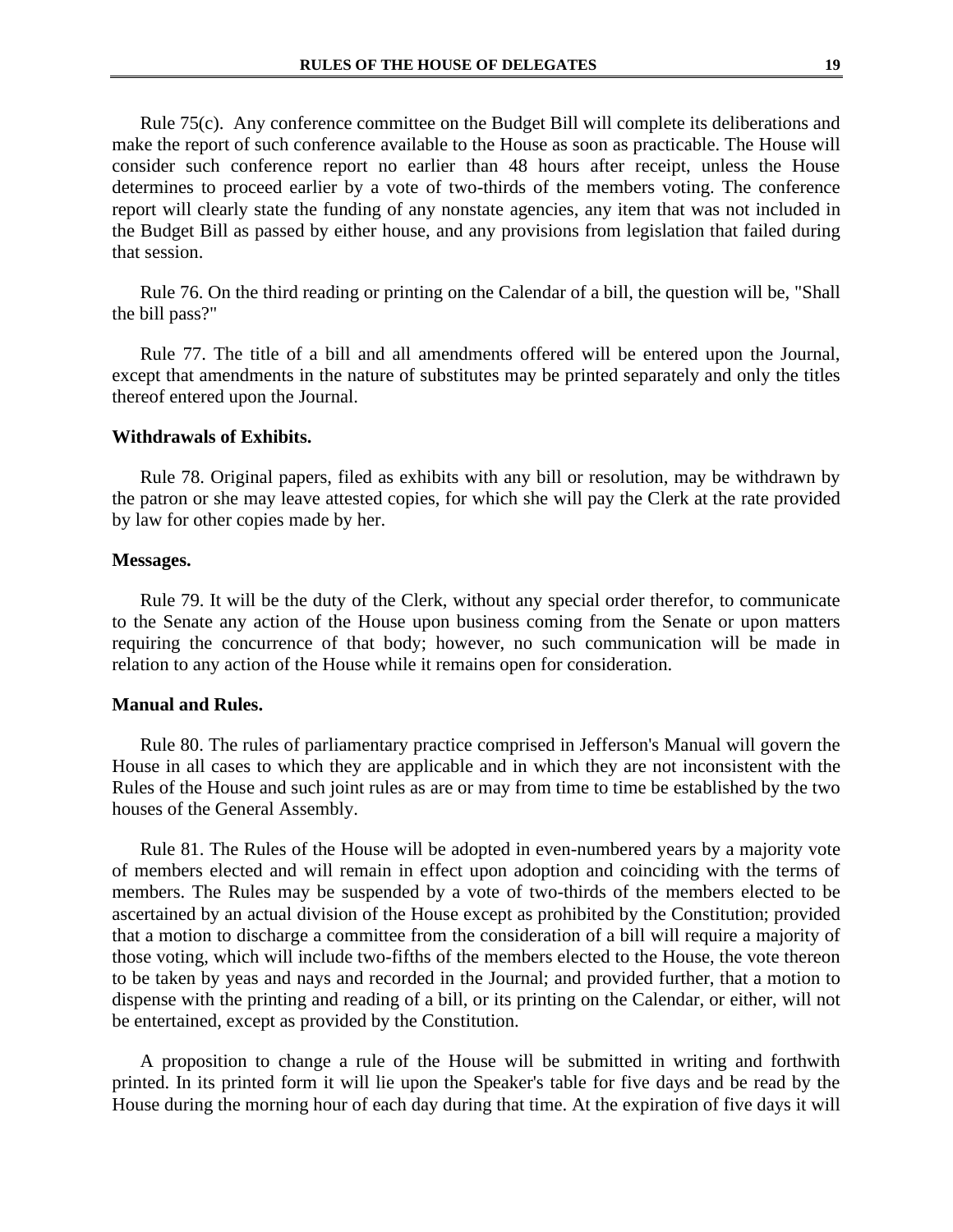be ready for consideration and may be adopted or rejected by a majority vote of the members elected; provided that as to all resolutions or bills which involve an appropriation or expenditure of money by the Commonwealth, or which may create a charge upon the treasury, the rule of the House will not be changed or suspended save by a vote of two-thirds of the members present to be ascertained by an actual division of the House.

Upon a motion to suspend a rule of the House the mover will be allowed two minutes to state the reasons for her motion, and one member opposed to the motion will be allowed a like time to object.

#### **Chamber of the House of Delegates.**

Rule 82. The Chamber of the House of Delegates will be used for no other purpose than the sessions of the House and for meetings of the committees and members of the legislature on public affairs except by vote of the House or the Rules Committee or with the approval of the Speaker during the interim or when the House is not convened at any time during a session of the General Assembly.

Rule 83. Only members of the General Assembly, former members, members of the Congress of the United States, State officers, judges, officers and employees of the General Assembly, and such other persons as the Speaker may designate will be permitted on the floor of the House during the session; however, the privileges granted hereunder will not be exercised by any person having business for compensation before the House or any committee thereof and the officers of this body will enforce this rule under the direction of the Speaker.

#### **Capitol and Pocahontas Building.**

Rule 84. The areas of the Capitol and the Pocahontas Building ("General Assembly Building") assigned to the House of Delegates, members of the House of Delegates, their legislative support staff, the clerical staff of the House of Delegates, the Office of the Clerk of the House of Delegates, the facilities and space for those charged with the maintenance, repair, and security of such building, and such space designated for the news media will not be utilized or occupied as office space by any other person or persons, except by vote of the House or the Rules Committee.

Rule 85. It is the policy of the Virginia House of Delegates to take all reasonable precautions to ensure the safety of every member, full and part-time employee, page, intern, visitor, and guest of the Virginia House of Delegates. In keeping with this commitment, the House Committee on Rules will establish, by majority vote, a formal policy on the ability of members, staff, guests, and visitors to bring firearms into those areas under the legal authority of the House of Delegates including, but not limited to, the Capitol, the House Chamber, and the Pocahontas Building. The Committee may amend the policy, which may or may not include a blanket prohibition, from time to time as appropriate. Copies of the approved policy and any changes or amendments thereof will be provided to every member, full and part-time employee, page, and intern of the Virginia House of Delegates and be posted for the members of the public.

#### **Applicability of Rules.**

Rule 86. Any word in these Rules used in the feminine includes the masculine and neuter.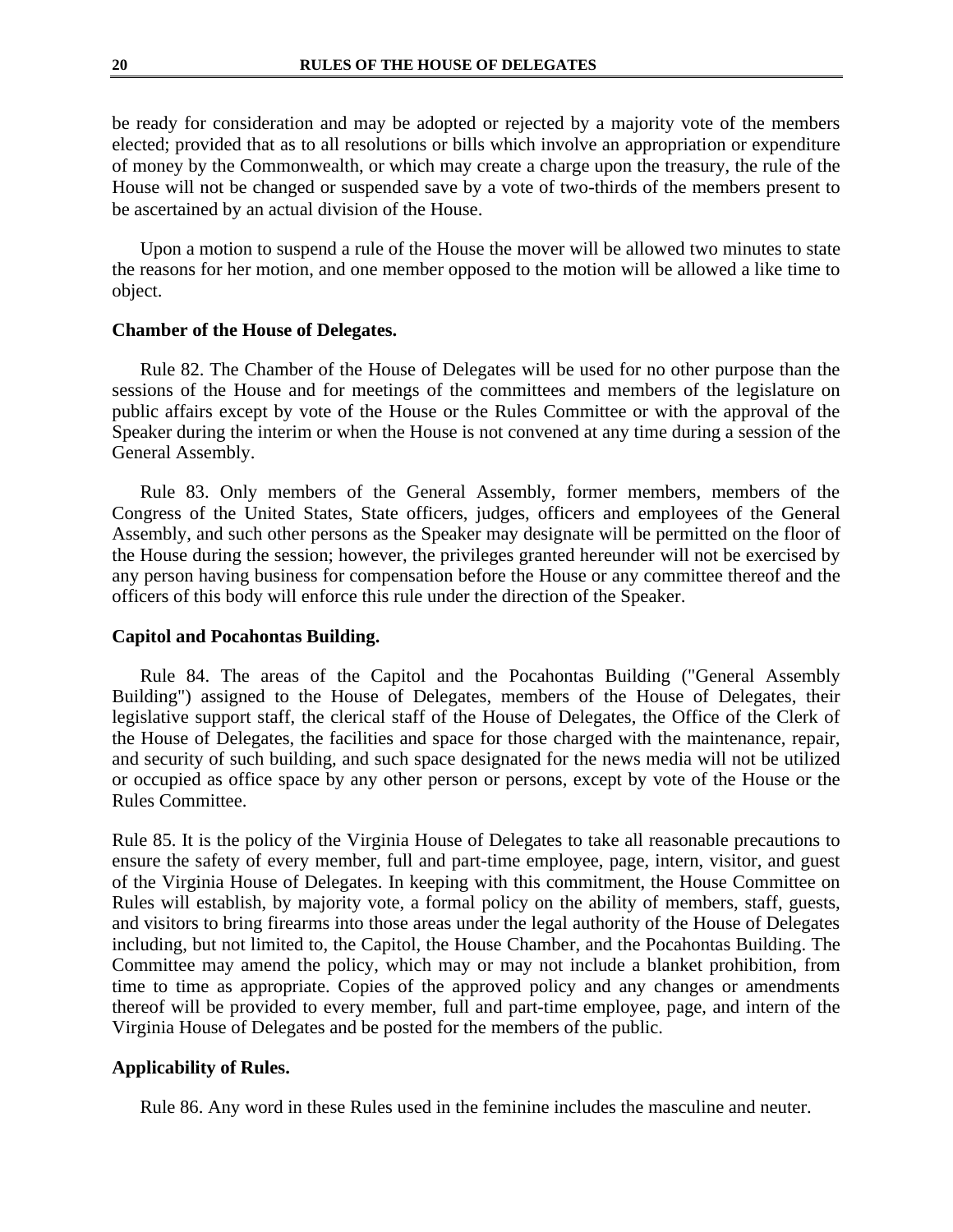#### **EXECUTIVE SESSION PROCEDURES**

#### **Executive Session Motion**

I move that the committee now adjourn to immediately reconvene in executive session pursuant to § 2.2-3711, subdivision \_\_\_\_\_ of the Code of Virginia, relating to discussion of \_\_\_\_\_\_\_\_\_\_\_\_

#### **Motion To Return To Regular Meeting**

I move that the committee now adjourn the executive session to immediately reconvene and return to the committee's regular agenda.

#### **Motion After Returning To Regular Meeting**

I move that the clerk call the roll and that each member certify that to the best of her knowledge (i) only public business matters lawfully exempted from open meeting requirements under the Freedom of Information Act, and (ii) only such public business matters as were identified in the motion by which the closed meeting was convened were heard, discussed or considered in the meeting by the joint rules committee, and further, that any member who believes that there was a departure from the requirements of items (i) and (ii) are asked to so state prior to the vote and indicate the substance of the departure that, in her judgment, has taken place.

#### **Roll Call**

Clerk calls the roll and all members certify to items (i) and (ii) as listed above.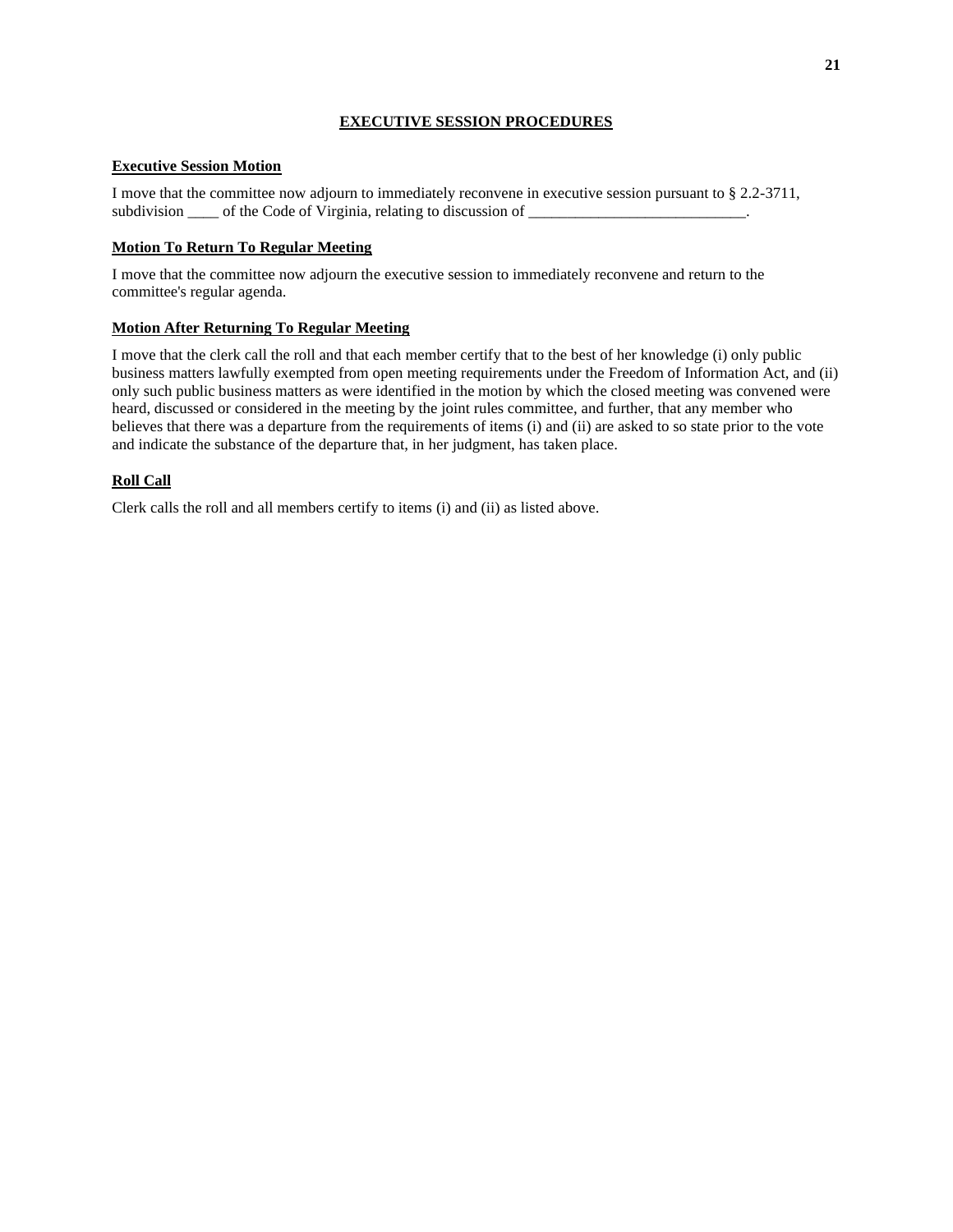#### **VOTES REQUIRED BY THE CONSTITUTION OF VIRGINIA, THE RULES OF THE HOUSE, AND THE PROCEDURAL RESOLUTION**

| <b>BILLS:</b> |                                                                                                                                 |                                                                              |
|---------------|---------------------------------------------------------------------------------------------------------------------------------|------------------------------------------------------------------------------|
|               |                                                                                                                                 | (Art. IV, Sec. 11)<br>(Same for Senate amendments<br>and conference reports) |
|               | (b) Appropriation<br>Claim or demand of Commonwealth<br>Debt or charge<br>New office                                            |                                                                              |
|               |                                                                                                                                 | (Art. IV, Sec. 11)<br>(Same for Senate amendments<br>and conference reports) |
|               | (c) Amendment to charter<br>Charter<br>Special $Act -$                                                                          |                                                                              |
|               |                                                                                                                                 | (Art. VII, Sec. 1)<br>(Same for Senate amendments<br>and conference reports) |
|               |                                                                                                                                 | (Art. IV, Sec. 11)                                                           |
|               | <b>DISPENSING WITH READING</b><br><b>AND/OR PRINTING OF BILL TO</b><br><b>CODIFY THE LAWS OF THE</b><br><b>COMMONWEALTH AND</b> |                                                                              |
|               | IN CASE OF EMERGENCY 4/5 of members voting                                                                                      | (Art. IV, Sec. 11)                                                           |
|               |                                                                                                                                 | (Art. IV, Sec. 13)                                                           |
|               | <b>GOVERNOR'S RECOMMENDATION</b> Majority of members present                                                                    | (Art. V, Sec. 6)                                                             |
|               | <b>GOVERNOR'S RECOMMENDATION</b><br>NOT SPECIFIC AND SEVERABLE  Majority of members present                                     | (Art. V, Sec. 6)                                                             |
|               | <b>OVERRIDE VETO AND PASS</b>                                                                                                   | (Art. V, Sec. 6)                                                             |
|               |                                                                                                                                 | (Art. V, Sec. 5)                                                             |
|               |                                                                                                                                 | (House Rule 81)                                                              |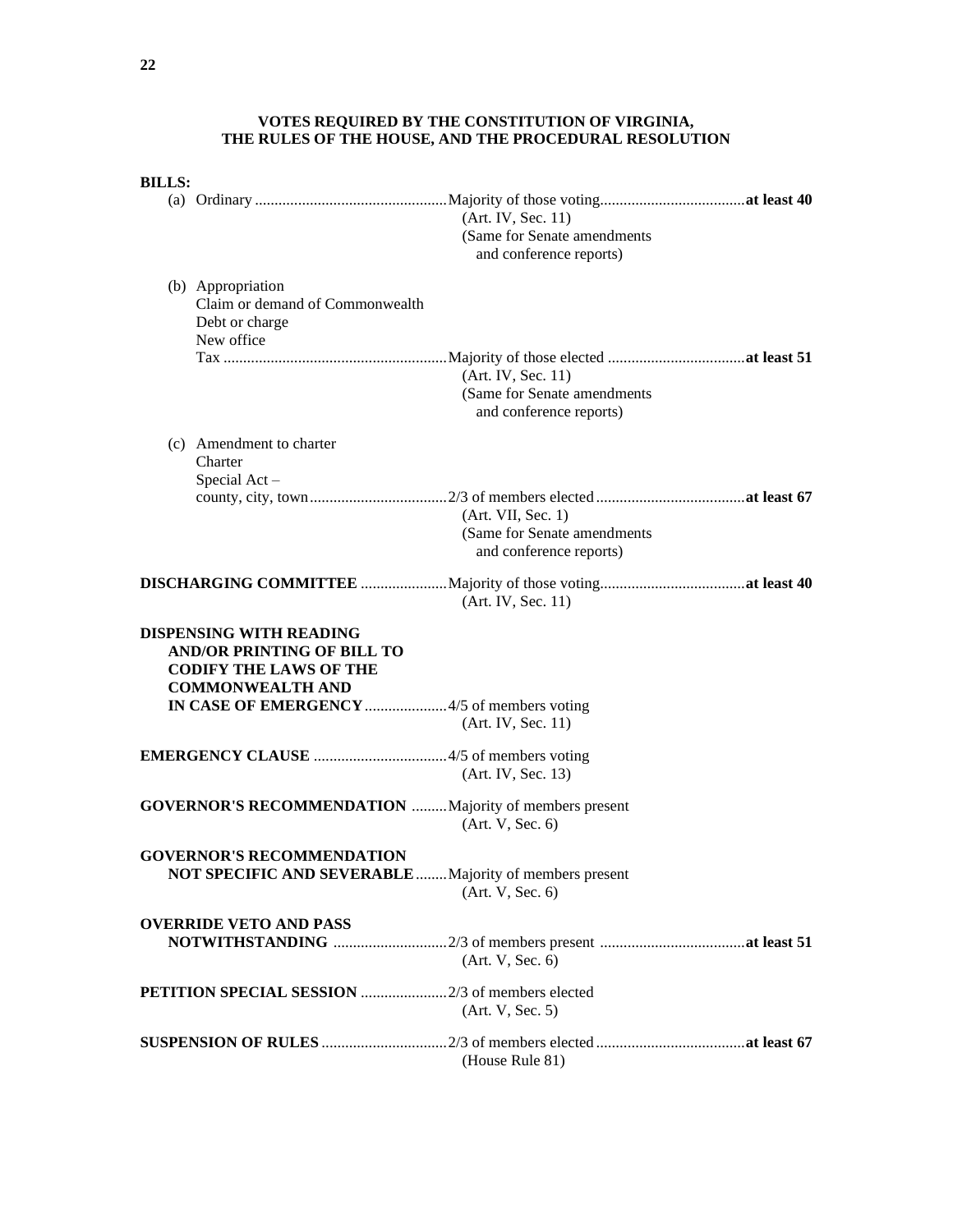# **INDEX TO THE RULES OF THE HOUSE OF DELEGATES**

#### **Numbers refer to Rule(s); Cites to Constitution of Virginia and Code of Virginia noted when applicable**

––––––––––

| <b>Absence and Absentees</b>                                                                                                                                               |
|----------------------------------------------------------------------------------------------------------------------------------------------------------------------------|
| See: Committee of the Whole<br>See: Members of House                                                                                                                       |
| <b>Accounts See: Clerk of House</b>                                                                                                                                        |
| <b>Acts of Assembly</b>                                                                                                                                                    |
| Effective, when (Const., IV, 13)<br>Enactment, method of (Const., IV, 11)<br>Object expressed in title (Const., IV, 12)<br>Stricken material and underscoring or italics37 |
| Adjournment                                                                                                                                                                |
| Day to day, any member may move 35<br>Motion to fix time, not debatable35                                                                                                  |
| <b>Amendments</b>                                                                                                                                                          |
| Communication by Senate or Governor  62(b)<br>Concurrence in amendment by other house                                                                                      |
| Conference reports, votes required 75                                                                                                                                      |
|                                                                                                                                                                            |
|                                                                                                                                                                            |
|                                                                                                                                                                            |
| Governor's recommendation, votes required 75                                                                                                                               |
|                                                                                                                                                                            |
| Not received on third reading of House bills 75                                                                                                                            |
|                                                                                                                                                                            |
| Received on third reading of Senate bills 73                                                                                                                               |
| Rider, no amendment to House bill by, on                                                                                                                                   |
|                                                                                                                                                                            |
|                                                                                                                                                                            |
| Subjects not germane, not admitted under                                                                                                                                   |
|                                                                                                                                                                            |
| Substitutes may be printed separately77                                                                                                                                    |
|                                                                                                                                                                            |
| <b>Appeals</b>                                                                                                                                                             |
| Allowed from ruling of Speaker on certain                                                                                                                                  |
| Ruling on point of order not debatable 53                                                                                                                                  |
| <b>Appropriation Act and Appropriation Bill</b><br>See: Bills                                                                                                              |
| <b>Ascertaining the Question</b>                                                                                                                                           |
|                                                                                                                                                                            |
|                                                                                                                                                                            |
| <b>Attendance See: Members of House</b>                                                                                                                                    |
|                                                                                                                                                                            |
| <b>Bills</b>                                                                                                                                                               |
|                                                                                                                                                                            |
| Amendment for purpose of study prohibited 37                                                                                                                               |
| Amendments agreed to not to be handled                                                                                                                                     |
| except by clerks until engrossed7                                                                                                                                          |

| <b>Bills - Continued</b>                      |  |
|-----------------------------------------------|--|
| Amendments, second reading of House bills,    |  |
|                                               |  |
| Amendments, votes required                    |  |
|                                               |  |
| Appropriation Act, compensation of            |  |
| members of committee study20                  |  |
| Appropriation bill, vote required for         |  |
|                                               |  |
| Approval, by Governor (Const., V, 6)          |  |
| <b>Budget Bill, Conference Committee</b>      |  |
|                                               |  |
| Budget Bill, deadline for submission of floor |  |
|                                               |  |
| Calendar, placement on Uncontested and        |  |
|                                               |  |
| Calling for information not acted upon until  |  |
| examined and reported by committee 38         |  |
| Committee discharged from consideration       |  |
|                                               |  |
|                                               |  |
|                                               |  |
| Designation not to be changed after           |  |
|                                               |  |
|                                               |  |
|                                               |  |
|                                               |  |
|                                               |  |
| Filed prior to commencement of session37      |  |
| Filed with Clerk, requirements37              |  |
| Form required before received37               |  |
|                                               |  |
| Maximum number in odd-numbered year 37        |  |
|                                               |  |
|                                               |  |
| Journal, what parts entered on77              |  |
| Legislative continuity (Const., IV, 7)22      |  |
|                                               |  |
|                                               |  |
|                                               |  |
| Odd-numbered year introduction 37             |  |
| Passage, roll required (Const., IV, 11)       |  |
|                                               |  |
| Patrons and co-patrons, number, signatures37  |  |
|                                               |  |
| Dispensed with (Const., IV, 11) 81            |  |
| Titles in Calendar 18(c), 44, 71-75, 76       |  |
| Reading, requirement for House bills 71       |  |
|                                               |  |
|                                               |  |
|                                               |  |
|                                               |  |
| Member may speak or offer motions75           |  |
| Dispensed with (Const., IV, 11) 81            |  |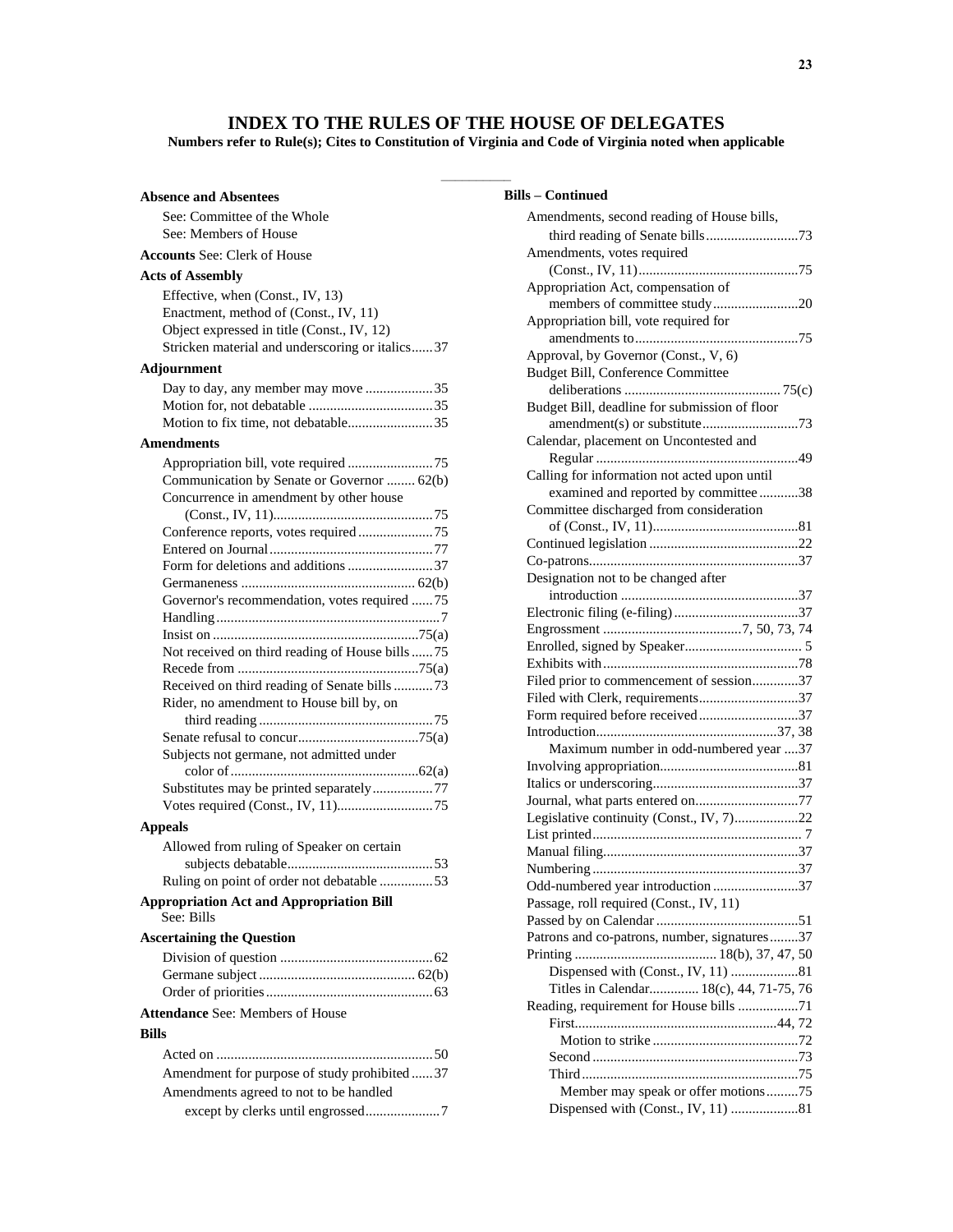#### **Bills – Continued**

| Reading, requirement for Senate bills                |
|------------------------------------------------------|
|                                                      |
|                                                      |
|                                                      |
|                                                      |
| Dispensed with (Const., IV, 11)  81                  |
|                                                      |
| Referred or rereferred to                            |
|                                                      |
| Reports, from committee 18(c), 44                    |
| In form to carry into effect recommendation          |
|                                                      |
| Requirements, referred and reported                  |
| (Const., IV, 11a)                                    |
| Printed (Const., IV, 11b)                            |
| Read on three days (Const., IV, 11c)                 |
|                                                      |
| Rider, no amendment to House bill by, on             |
|                                                      |
|                                                      |
|                                                      |
|                                                      |
| Substitutes may be printed separately77              |
|                                                      |
| Unanimous consent to introduce37                     |
| Veto by Governor (Const., V, 6)                      |
| Votes required (Const., IV, 11)                      |
|                                                      |
|                                                      |
|                                                      |
| <b>Blanks</b>                                        |
|                                                      |
| <b>Budget Bill See: Bills</b>                        |
| Calendar                                             |
|                                                      |
| Bills and resolutions originating in Senate, read or |
|                                                      |
| Bills or resolutions not ready for                   |
| consideration under category51                       |
| Bills reported, placed on  22, 44                    |
| Changes not made in order of, except                 |
|                                                      |
| Dispensing of printing of bill on 81                 |
|                                                      |
|                                                      |
| Memorial or commending resolutions                   |
| or joint resolutions placed on 39(a)                 |
|                                                      |
|                                                      |
|                                                      |
|                                                      |
|                                                      |
|                                                      |
|                                                      |
| Recorded vote of committee to be                     |
|                                                      |
| Removal from Uncontested to Regular 49               |
|                                                      |

| <b>Call of House</b>                             |
|--------------------------------------------------|
|                                                  |
|                                                  |
| Members                                          |
| Called alphabetically, except Speaker 32         |
|                                                  |
|                                                  |
|                                                  |
| <b>Call of Names See: Members of House</b>       |
| Capitol                                          |
|                                                  |
| <b>Caucus, Majority, Member/Nonmember</b>        |
| Members on Standards of Conduct                  |
| Subcommittee appointed by Speaker23              |
| Members on standing committees 16(a)             |
| <b>Censure See: Members of House</b>             |
|                                                  |
| <b>Chairman of Committee See: Committees</b>     |
| <b>Chamber of the House of Delegates</b>         |
|                                                  |
|                                                  |
| Limited access during emergency circumstance 4   |
|                                                  |
| Sergeant at Arms in charge of policing           |
| under direction of Speaker12                     |
|                                                  |
|                                                  |
| <b>Charters of Cities and Towns</b>              |
|                                                  |
|                                                  |
| Amended by 2/3 vote (Const., VII, 1)             |
| Clerk of House                                   |
| Accounts kept by and certified to Comptroller  8 |
|                                                  |
| <b>Bills</b>                                     |
|                                                  |
|                                                  |
|                                                  |
| Referred by, under direction of Speaker 37       |
|                                                  |
|                                                  |
|                                                  |
| Continued legislation entered upon Journal22     |
|                                                  |
|                                                  |
|                                                  |
| Emergency circumstance                           |
| Electronic communication means, method           |
|                                                  |
| Limits access to physical location               |
|                                                  |
|                                                  |
| Members, compensation of, account kept by 8, 9   |
|                                                  |
|                                                  |
|                                                  |
| Messages to Senate, communicated by 79           |
|                                                  |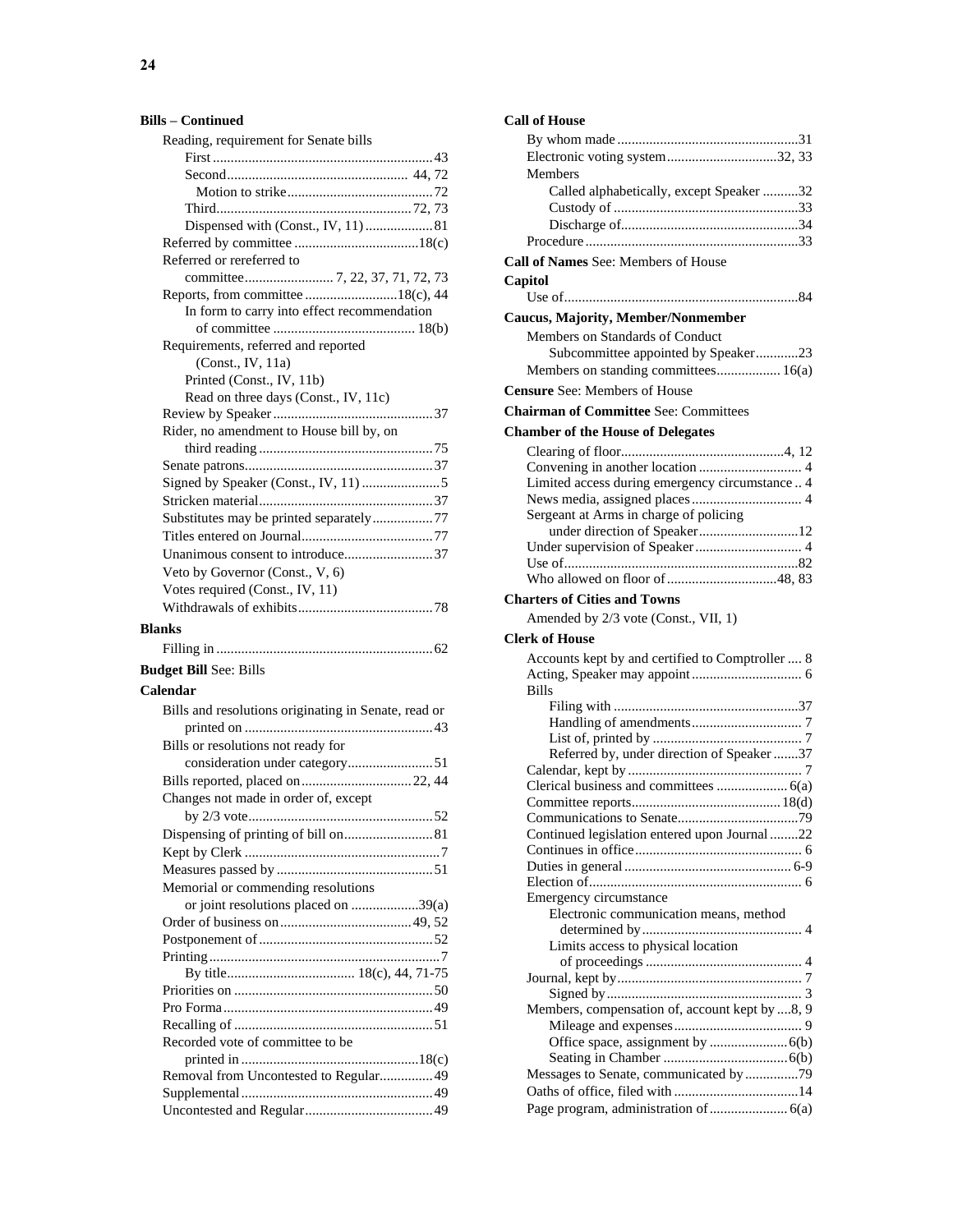#### **Clerk of House – Continued**

| Withdrawal of original papers by patron 78    |
|-----------------------------------------------|
| Writs and warrants issued by order            |
|                                               |
| Co-Patron See: Patron/Co-Patron               |
| <b>Committee of Conference</b>                |
| House membership appointed by                 |
|                                               |
| Report, how adopted                           |
|                                               |
| See: Jefferson's Manual, Sec. XLVI            |
|                                               |
| <b>Committee of the Whole</b>                 |
|                                               |
| House stands resolved into, until business    |
|                                               |
|                                               |
| Motion to go into or to discharge, not        |
|                                               |
|                                               |
|                                               |
| Previous question will not be ordered25       |
|                                               |
|                                               |
| Subject referred, reported back               |
| Unfinished business of House if not           |
|                                               |
|                                               |
| <b>Committees</b>                             |
|                                               |
|                                               |
| Annual message of Governor to be              |
|                                               |
| Appointment, chairmen, procedures, etc. 15-22 |
|                                               |
| <b>Bills</b>                                  |
| Discharge from consideration                  |
|                                               |
|                                               |
|                                               |
|                                               |
| Chairman, appointment of subcommittees17(a)   |
| Calling of meetings  17, 19                   |
| Conduct of business in accordance             |
| with Rules of the House 18(e)                 |
| Designated only on one committee              |
| unless serving as Speaker 15                  |
| Ex-officio members of subcommittees17(a)      |
| Congressional district representation 16(b)   |
|                                               |

| <b>Committees - Continued</b>                        |
|------------------------------------------------------|
| Discharge, majority, at least 2/5 of members         |
|                                                      |
|                                                      |
|                                                      |
|                                                      |
|                                                      |
| Joint Rules Committee designation 16(14)             |
|                                                      |
| Legislation reported to floor without specific       |
|                                                      |
|                                                      |
|                                                      |
| Members, minimum number 16(b)                        |
|                                                      |
| Messages of Governor referred to 42                  |
| Not to meet during sessions of House17               |
|                                                      |
|                                                      |
|                                                      |
| Public officers, investigated by 18                  |
| <b>Ouestions</b> before                              |
| Motions to be reconsidered 18(a), 22                 |
|                                                      |
|                                                      |
| Reconsideration of question before 18(a), 22         |
|                                                      |
| Referred measures 18, 18(c), 37                      |
|                                                      |
|                                                      |
|                                                      |
| Requiring immediate action  18(d)                    |
| Resolutions and joint resolutions,                   |
| Scheduling not to be in conflict 17                  |
|                                                      |
| Speaker, chairman of Rules Committee15               |
|                                                      |
|                                                      |
| Subcommittees of  16(a), 17(a), 17(c), 18, 21, 23    |
| Meeting opposite standing committees 17(c)           |
| Studies, conduct of business of21                    |
|                                                      |
|                                                      |
|                                                      |
|                                                      |
| Voting, on call of Chairman 18(b)                    |
| <b>Communications to/from Senate See: Senate</b>     |
| <b>Compensation of Members See: Members of House</b> |
| <b>Conduct of Business</b>                           |
|                                                      |
|                                                      |
| <b>Conduct of Members See: Members of House</b>      |
| <b>Conflict of Interests See: Members of House</b>   |
| <b>Constitution</b> See: Speaker of House            |
|                                                      |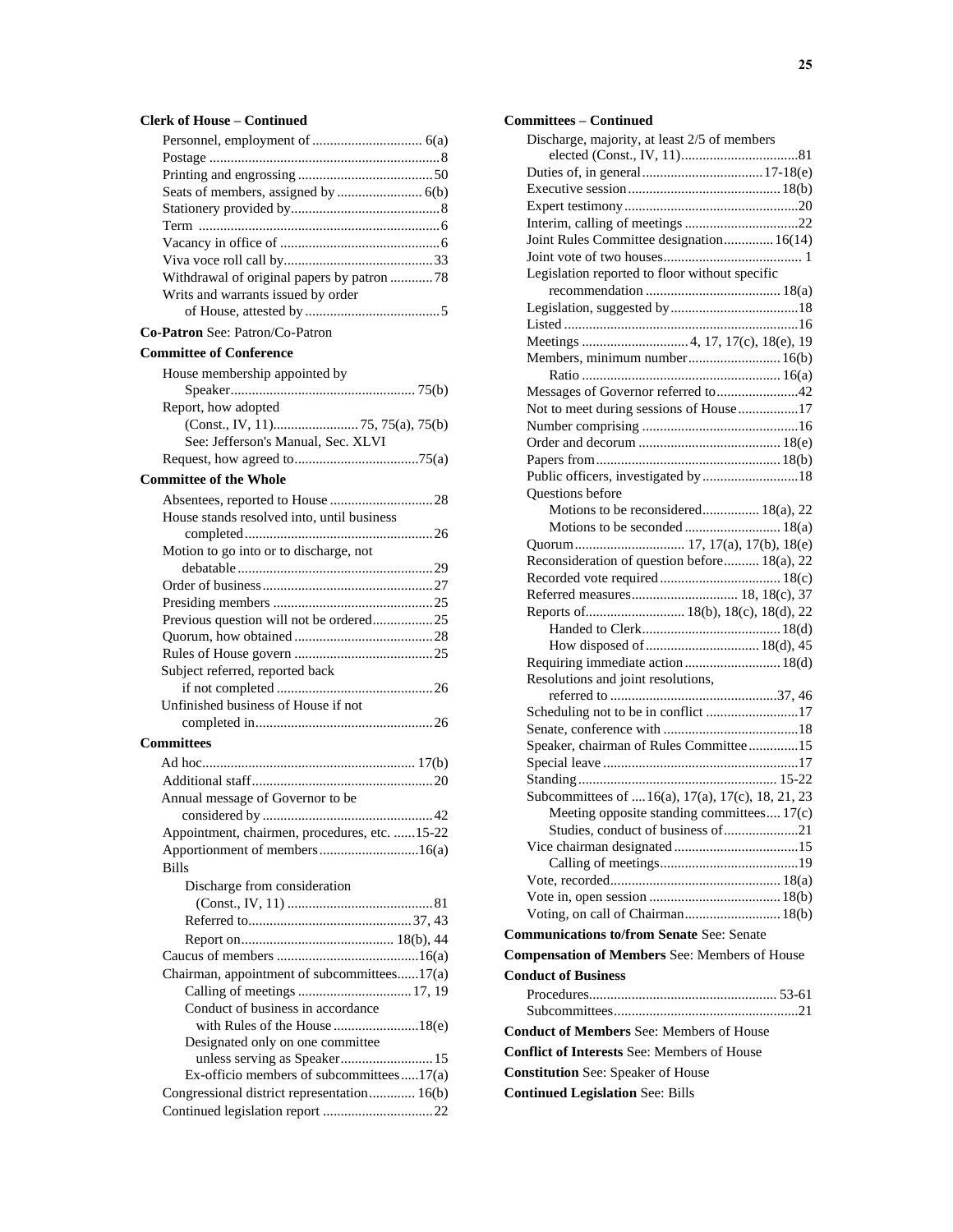| <b>Convening Hour See: House of Delegates</b>     |
|---------------------------------------------------|
| <b>Courts of Justice, Committee for</b>           |
|                                                   |
| <b>Debates</b>                                    |
|                                                   |
|                                                   |
| Motions not debatable (See: Motions and           |
| <b>Ouestions Not Debatable)</b>                   |
| Not allowed on House bills on third reading 75    |
| Number of times member may speak  61              |
| Speaker to call members to order for              |
| transgressing Rules of the House 58               |
| See: Jefferson's Manual, Sec. XVII                |
| <b>Decorum</b> See: Order and Decorum             |
| <b>Division of House</b>                          |
|                                                   |
| Member not voting counted in negative  69         |
|                                                   |
|                                                   |
| <b>Division of Question</b>                       |
|                                                   |
| Motion to strike out and insert not divisible  62 |
| <b>Documents See: Bills</b>                       |
| <b>Doorkeepers</b>                                |
|                                                   |
| <b>Economic Interests See: Members of House</b>   |
| <b>Elections</b>                                  |
|                                                   |
|                                                   |
|                                                   |
|                                                   |
| <b>Electronic Communicaton Means</b>              |
| Used during emergency circumstance 4              |
| <b>Electronic Voting System</b>                   |
|                                                   |
| Use in committees or subcommittees 18 $(c)$       |
|                                                   |
|                                                   |
| <b>Emergency Acts</b>                             |
| 4/5 of those voting required (Const., IV, 13)     |
| <b>Emergency Circumstance</b>                     |
| Legislative activities conducted by electronic    |
|                                                   |
| <b>Engrossment</b>                                |
|                                                   |
|                                                   |
|                                                   |
|                                                   |
| <b>Executive Session See: Committees</b>          |
| <b>Exhibits See: Bills</b>                        |
| <b>Firearms Policy</b>                            |
|                                                   |

| <b>General Assembly</b>                                                                                                                                                   |
|---------------------------------------------------------------------------------------------------------------------------------------------------------------------------|
| Privilege of members (Const., IV, 9)<br>Qualifications of members (Const., IV, 4, 7)<br>Salary of members (Const., IV, 5)<br>Time and duration of session (Const., IV, 6) |
| <b>General Assembly Building</b>                                                                                                                                          |
|                                                                                                                                                                           |
| <b>Germane Subject</b>                                                                                                                                                    |
|                                                                                                                                                                           |
| Consideration by standing committees 18, 19                                                                                                                               |
| Subject not germane, not admitted under                                                                                                                                   |
|                                                                                                                                                                           |
| Governor                                                                                                                                                                  |
|                                                                                                                                                                           |
| Call for information from, not considered until                                                                                                                           |
|                                                                                                                                                                           |
| Duties in regard to bills (Const., V, 6)                                                                                                                                  |
| Messages from, received any time,                                                                                                                                         |
|                                                                                                                                                                           |
| Recommendation of.                                                                                                                                                        |
|                                                                                                                                                                           |
| <b>Guests and Visitors See: House of Delegates</b>                                                                                                                        |
| <b>Harassment</b>                                                                                                                                                         |
|                                                                                                                                                                           |
| Training, reporting, investigating,                                                                                                                                       |
|                                                                                                                                                                           |
| <b>House of Delegates</b>                                                                                                                                                 |
| Attendance and adjournment 30-35                                                                                                                                          |
|                                                                                                                                                                           |
|                                                                                                                                                                           |
| Chamber of, under supervision of Speaker  4                                                                                                                               |
| Committee of conference, agreement by75(b)                                                                                                                                |
| Committees not to meet during session17                                                                                                                                   |
| Consideration of Budget Bill Conference                                                                                                                                   |
| Consideration of Senate amendments  75(a)                                                                                                                                 |
| Elects own officers (Const., IV, 7)2, 6, 10                                                                                                                               |
| General Assembly Building, use of84                                                                                                                                       |
|                                                                                                                                                                           |
| Membership (Const., IV, 3)                                                                                                                                                |
| Qualification of members (Const., IV, 4, 7)                                                                                                                               |
|                                                                                                                                                                           |
| Session conducted by electronic                                                                                                                                           |
|                                                                                                                                                                           |
| <b>Improper Language or Gesture</b>                                                                                                                                       |
| See: Members of House                                                                                                                                                     |
| See: Order and Decorum                                                                                                                                                    |
| <b>Introduction of Business</b>                                                                                                                                           |
| Bills calling for information, referred 38                                                                                                                                |
| Bills, etc., may be handed to Clerk 37                                                                                                                                    |
| Messages from Governor or other public                                                                                                                                    |
|                                                                                                                                                                           |
|                                                                                                                                                                           |
| <b>Jefferson's Manual See: Rules of the House</b>                                                                                                                         |
| Joint Resolutions See: Resolutions                                                                                                                                        |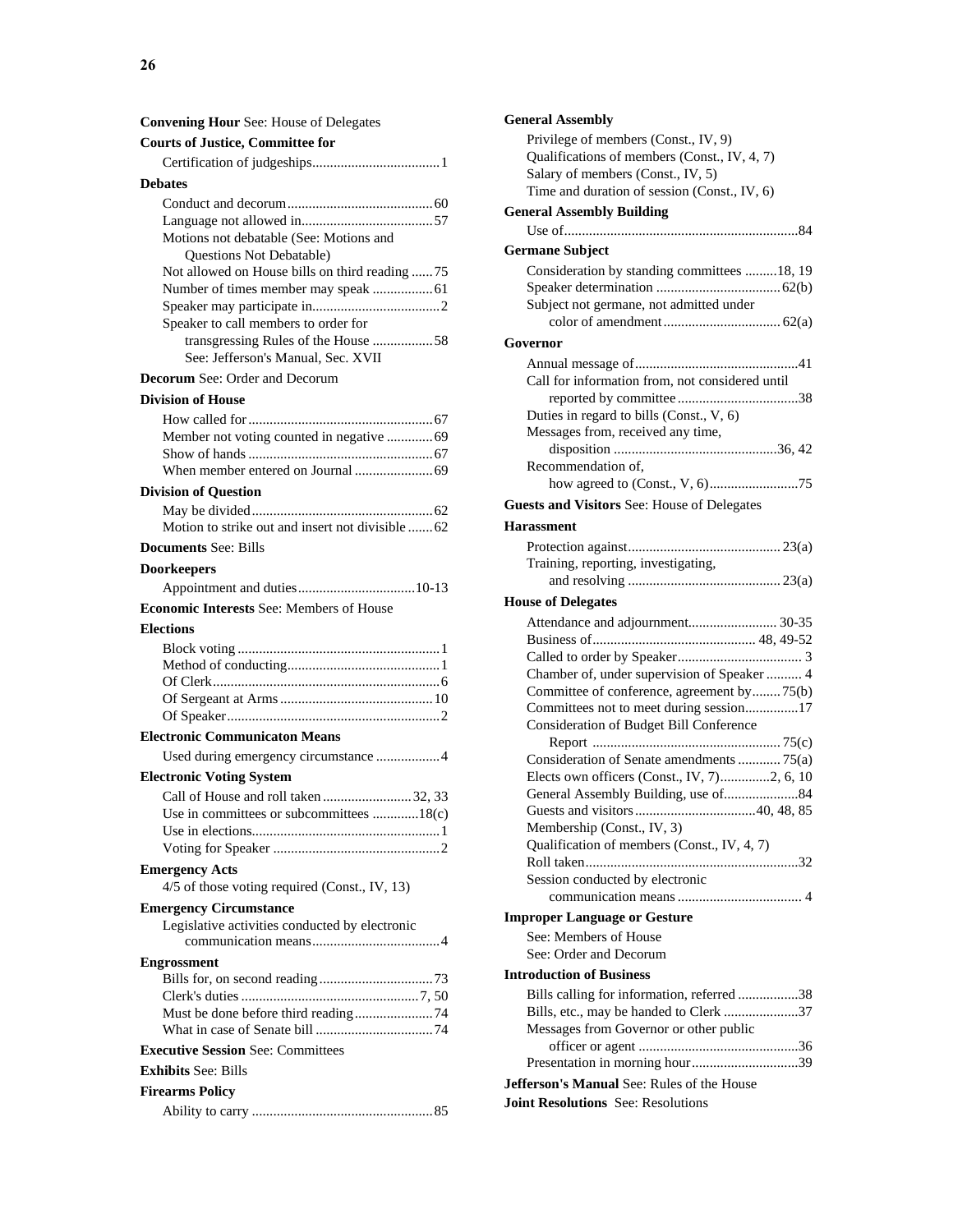#### **Joint Rules Committee** See: Committees

|  |  | <b>Joint Vote See: Committees</b> |  |
|--|--|-----------------------------------|--|
|--|--|-----------------------------------|--|

#### **Journal**

| Bills and resolutions referred to committee                                             |
|-----------------------------------------------------------------------------------------|
|                                                                                         |
|                                                                                         |
|                                                                                         |
| Continued legislation report entered upon 22                                            |
| Examined, approved, and signed  3, 7, 40                                                |
| Leave of members entered upon30                                                         |
| Names of members entered upon3                                                          |
| Reading if approval not agreed to3                                                      |
| Requirement as to (Const., IV, 10)                                                      |
| Title of bill and amendments offered,                                                   |
|                                                                                         |
|                                                                                         |
|                                                                                         |
| <b>Judges</b>                                                                           |
|                                                                                         |
|                                                                                         |
| Leave of Absence See: Members of House                                                  |
| Legislation                                                                             |
| See: Bills                                                                              |
| See: Resolutions                                                                        |
| Mace See: Sergeant at Arms                                                              |
| Main Question See: Previous Question                                                    |
|                                                                                         |
| <b>Majority Leader</b>                                                                  |
|                                                                                         |
|                                                                                         |
| <b>Members of House</b>                                                                 |
|                                                                                         |
|                                                                                         |
|                                                                                         |
|                                                                                         |
|                                                                                         |
| Appeal from ruling of Chair 53, 58                                                      |
|                                                                                         |
| Bill introduction, maximum in                                                           |
|                                                                                         |
| Bills or resolutions presented 37-39(a), 46                                             |
| Calendar, request to move legislation from                                              |
|                                                                                         |
|                                                                                         |
| Called to order for transgression                                                       |
|                                                                                         |
| Called to order, words excepted to, taken                                               |
|                                                                                         |
| Censure, liable to, for repeated violation                                              |
|                                                                                         |
| Committee appointments15-22                                                             |
| Congressional representation  16(b)                                                     |
| Majority caucus, member/nonmember                                                       |
|                                                                                         |
|                                                                                         |
| Committee meetings, not to be excluded18(e)<br>Compensation, accounts kept by Clerk8, 9 |

| <b>Members of House - Continued</b>                |
|----------------------------------------------------|
|                                                    |
|                                                    |
|                                                    |
|                                                    |
|                                                    |
| Fees and expenses, payment of 9, 34                |
| General Assembly Building, use of84                |
|                                                    |
| Leave of absence entered upon Journal30            |
| Messages intended for or sent by, Sergeant         |
| at Arms to receive and dispatch13                  |
|                                                    |
|                                                    |
|                                                    |
|                                                    |
|                                                    |
| Postage, provided to members by Clerk 8            |
|                                                    |
| Process (Const., IV, 9)                            |
|                                                    |
|                                                    |
| Alphabetically arranged, except Speaker32          |
| Speak to or offer motion on third reading bills 75 |
|                                                    |
| Recognizing member to rise and speak 55            |
|                                                    |
|                                                    |
|                                                    |
| Vouchers for mileage and expenses of, payment      |
|                                                    |
| <b>Messages, Reports, and Communications</b>       |
| See: Governor                                      |
| See: Senate                                        |
| <b>Morning Hour</b>                                |
|                                                    |
|                                                    |
|                                                    |
| Committee reports, disposition of  18(d)           |
|                                                    |
|                                                    |
|                                                    |
| Journal, approval and signing of 40                |
| Messages from Governor, other public               |
| officers, and Senate considered in 36, 42          |
|                                                    |
| Previous business, disposition of 51               |
| Printing of bills and resolutions 47               |
|                                                    |
| Reports from committees 18(d), 45                  |
| Resolution or motion not referred to               |
|                                                    |
| Resumed after completion of business               |
|                                                    |
|                                                    |

Rules of the House, change to be read ................81 Time for discussion of resolution in....................46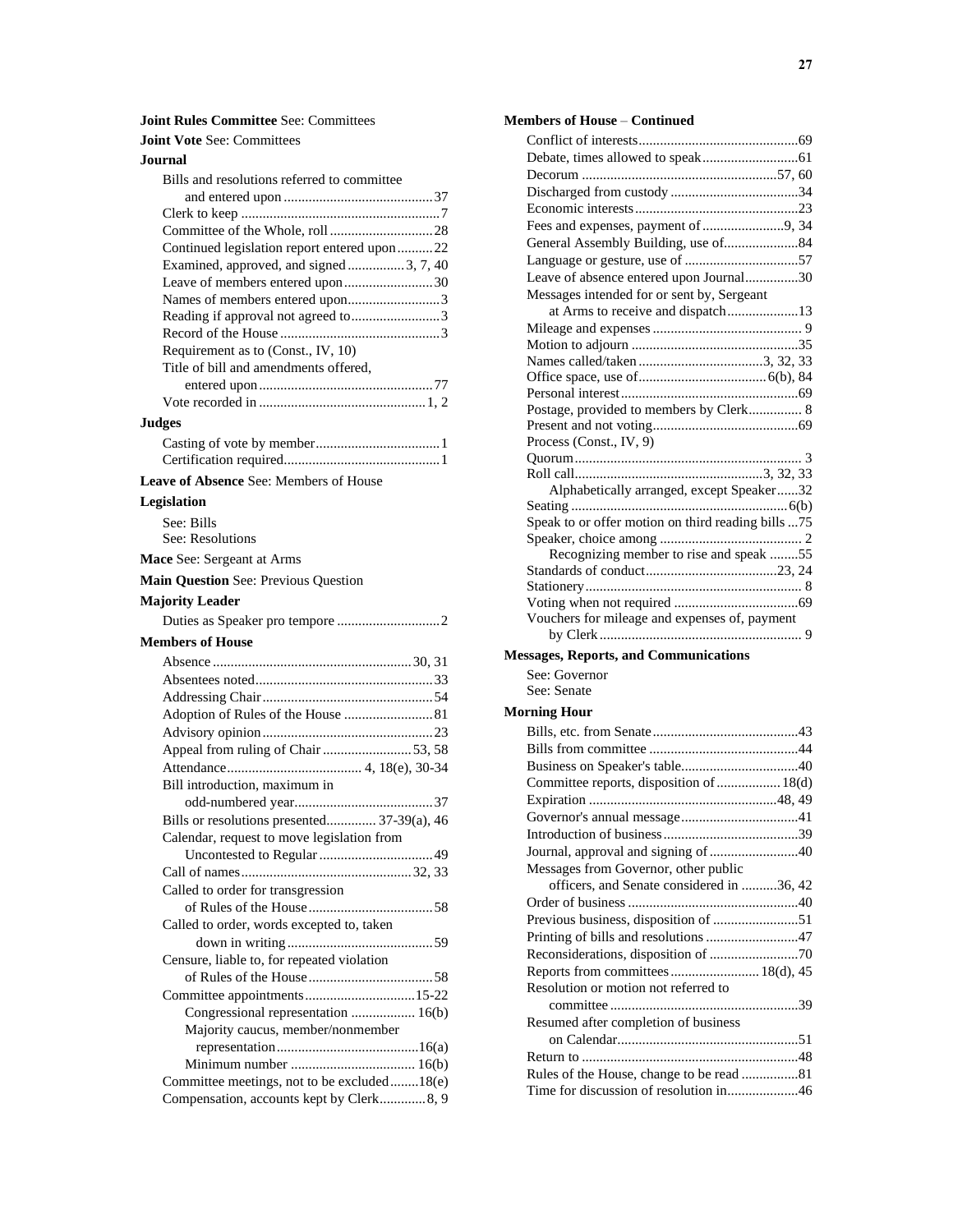#### **Motions**

|                  | May be required to be reduced to writing56        |
|------------------|---------------------------------------------------|
|                  | May be withdrawn before amendment 56              |
|                  | Motion to reconsider not to be withdrawn          |
|                  |                                                   |
|                  | Offered on third reading House bills 75           |
|                  |                                                   |
|                  |                                                   |
|                  | Precedence before Committee                       |
| 1.               |                                                   |
| 2.               |                                                   |
| 3.               | Pass by indefinitely18(a)                         |
| $\overline{4}$ . | Postpone for a specified time or                  |
|                  |                                                   |
| 5.               |                                                   |
| б.               | Amend or incorporate 18(a)                        |
| 7.               | Strike from the docket18(a)                       |
| 8.               |                                                   |
|                  | Precedence before House                           |
| 1.               |                                                   |
| 2.               |                                                   |
| 3.               |                                                   |
| 4.               | Postpone for a specified time or                  |
|                  |                                                   |
| 5.               |                                                   |
| б.               |                                                   |
| 7.               |                                                   |
|                  | Reconsideration before committee 18(a)            |
|                  | Reconsideration, when made40, 70                  |
|                  | Refer memorial or commending                      |
|                  | joint resolutions or resolutions 39(a)            |
|                  | Special motion made only in Committee             |
|                  |                                                   |
|                  |                                                   |
|                  |                                                   |
|                  | <b>Under Previous Question</b>                    |
| 1.               |                                                   |
| $\overline{2}$ . | Committee amendments, if any  66                  |
| 3.               |                                                   |
| 4.               |                                                   |
|                  | <b>Motions and Questions Not Debatable</b>        |
|                  |                                                   |
|                  | Adjourn, motion to, or fix time<br>$\dots$ 35     |
|                  | Appeals, question on ruling on point of order  53 |
|                  | Committee of the Whole, motion 29                 |
|                  |                                                   |
|                  |                                                   |
|                  |                                                   |
|                  |                                                   |
|                  | Incidental question after any question put  64    |
|                  | Incidental question to question itself not        |
|                  | Journal read only if Speaker's approval not       |
|                  |                                                   |
|                  |                                                   |
|                  |                                                   |
|                  |                                                   |
|                  | Reading of paper, question on, not being          |

| <b>Motions and Questions Not Debatable - Continued</b>                                   |
|------------------------------------------------------------------------------------------|
| Reconsider question not debated, motion to  64                                           |
| Ruling on points of order, question53                                                    |
| Speaker's decision on decorum or                                                         |
| propriety of conduct, question 53                                                        |
| Take up a subject from the table, motion 64                                              |
| <b>News Media</b>                                                                        |
| Reporters for, assigned places in House Chamber                                          |
|                                                                                          |
| Space in General Assembly Building84                                                     |
| <b>Nominations</b>                                                                       |
|                                                                                          |
| Messages exchanged announcing for joint vote 1                                           |
| Oaths of Office See: Clerk of House                                                      |
|                                                                                          |
| <b>Office Space</b>                                                                      |
|                                                                                          |
|                                                                                          |
| <b>Order and Decorum</b>                                                                 |
|                                                                                          |
| Appeal on question of order not debatable53                                              |
| Appeal on question of priority, relevancy, etc.,                                         |
|                                                                                          |
|                                                                                          |
|                                                                                          |
| Language or gestures not to be used 57                                                   |
|                                                                                          |
| Members called to order, words to be                                                     |
|                                                                                          |
| Members transgressing Rules of the House 58<br>Number of times member allowed to speak61 |
|                                                                                          |
| Policing of Chamber by Sergeant at Arms12                                                |
| Speaker, clearing House Chamber of spectators                                            |
|                                                                                          |
| Decisions on questions of order not                                                      |
|                                                                                          |
| May speak first to points of order53                                                     |
| <b>Order of Business</b>                                                                 |
|                                                                                          |
|                                                                                          |
|                                                                                          |
|                                                                                          |
| <b>Orders</b> See: Special Orders                                                        |
| Pages                                                                                    |
|                                                                                          |
| Pass By                                                                                  |
| <b>Business on Calendar</b>                                                              |
|                                                                                          |
|                                                                                          |
|                                                                                          |
|                                                                                          |
| <b>Patron/Co-Patron</b>                                                                  |
|                                                                                          |
|                                                                                          |
| Signature on bill, joint resolution, or resolution37                                     |
|                                                                                          |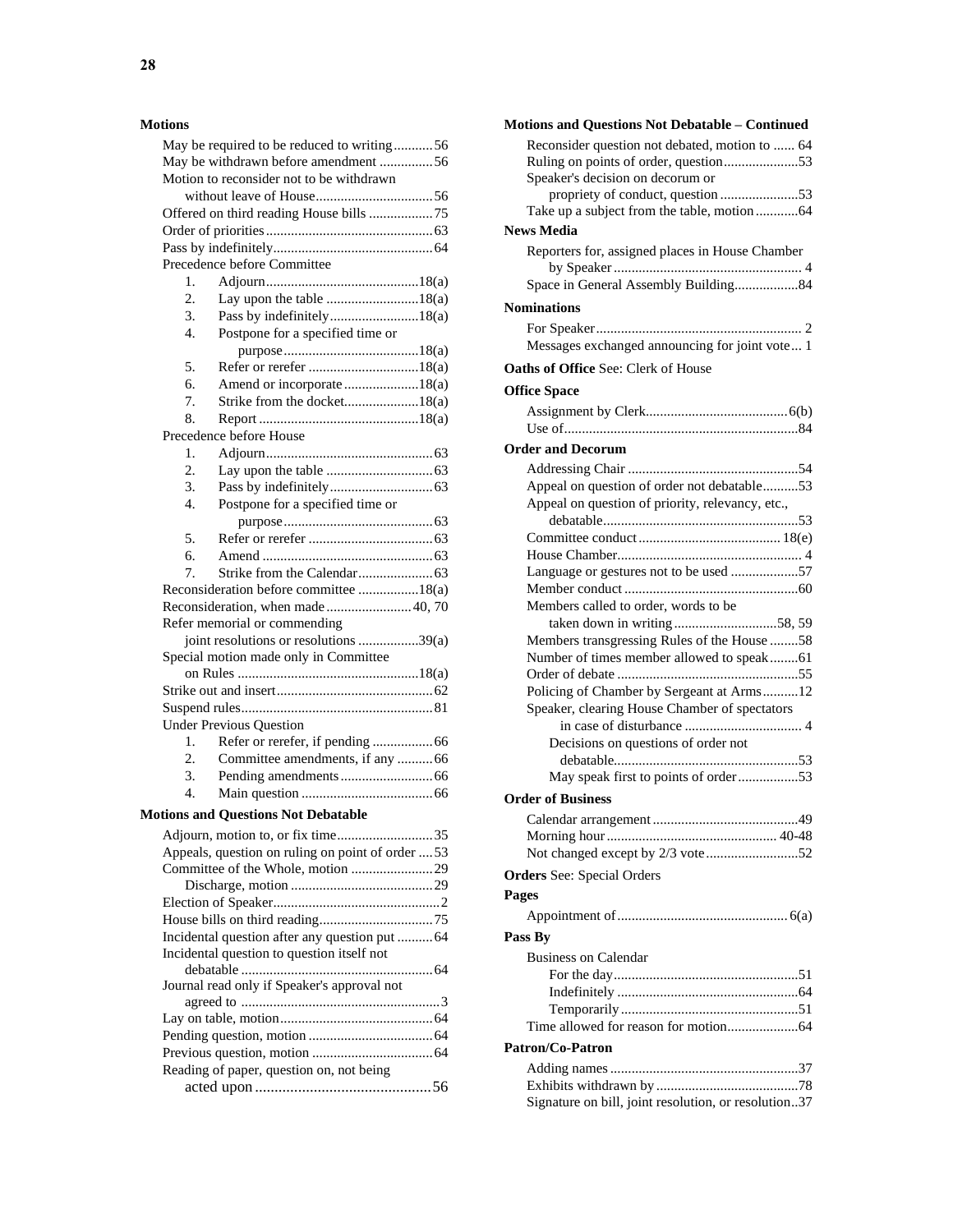#### **Pending Questic**

| renamg Quesuon                                                             |
|----------------------------------------------------------------------------|
|                                                                            |
|                                                                            |
| No remarks submitted under motion for  65                                  |
|                                                                            |
| Personal Interest See: Members of House                                    |
| <b>Personnel See: Clerk of House</b>                                       |
| Pledge of Allegiance to Flag of the United<br>States See: Speaker of House |
| Point of Order See: Speaker of House                                       |
| Postage See: Members of House                                              |
| Present and Not Voting See: Members of House                               |
| Press See: News Media                                                      |
| <b>Previous Question</b>                                                   |
| Committee of Whole, cannot be called25                                     |
|                                                                            |
|                                                                            |
| No remarks submitted under motion for  65                                  |
|                                                                            |
|                                                                            |
|                                                                            |
| See: Jefferson's Manual, Sec. XXXIV                                        |
| Printing                                                                   |
|                                                                            |
|                                                                            |
|                                                                            |
| Dispensing, for bills (Const., IV, 11)81                                   |
|                                                                            |
|                                                                            |
|                                                                            |
|                                                                            |
| Privilege                                                                  |
| Of members (Const., IV, 9)                                                 |
| For privileged questions, see: Jefferson's                                 |
| Manual, Sec. XXXIII                                                        |
| Privileges and Elections, Committee on                                     |
|                                                                            |
| Standards of conduct, establishment for                                    |
|                                                                            |
| <b>Public Officers See: Committees</b>                                     |
| <b>Questions</b>                                                           |
|                                                                            |
|                                                                            |
|                                                                            |
| Privileged, see: Jefferson's Manual, Sec.<br>XXXIII                        |
| Putting in affirmative and then in negative 67                             |
| <b>Questions Not Debatable</b>                                             |
| See: Motions and Questions Not Debatable                                   |
| Quorum                                                                     |
| Committee of the Whole, method of obtaining28                              |
|                                                                            |
| Majority required for (Const., IV, 8)                                      |
|                                                                            |
| Participation by electronic communication                                  |
|                                                                            |

| Radio and Television See: News Media                                              |  |
|-----------------------------------------------------------------------------------|--|
| <b>Reading Bills See: Bills</b>                                                   |  |
| <b>Reconsideration</b>                                                            |  |
| Committee, question before  18(a)                                                 |  |
|                                                                                   |  |
| <b>Reconsideration - Continued</b>                                                |  |
|                                                                                   |  |
| Motion for, by member on prevailing side70<br>Motion for, not withdrawn except by |  |
|                                                                                   |  |
| No debate on motion on question itself, not                                       |  |
|                                                                                   |  |
| Precedence except special orders and                                              |  |
|                                                                                   |  |
| When made and when decided, motion may                                            |  |
| be entered as matter of privilege70                                               |  |
| <b>Referrals or Rereferrals See: Bills</b>                                        |  |
| Regular Calendar See: Calendar                                                    |  |
| <b>Reporters See: News Media</b>                                                  |  |
| <b>Resolutions</b>                                                                |  |
|                                                                                   |  |
|                                                                                   |  |
| Amendment for purpose of study prohibited37                                       |  |
| Calendar, placement on Regular and                                                |  |
|                                                                                   |  |
|                                                                                   |  |
|                                                                                   |  |
| Designation not changed after introduction 37                                     |  |
| Filing prior to commencement of session 37                                        |  |
| Handed Clerk for referral, requirements 37                                        |  |
| Immediate consideration in morning hour 39                                        |  |
|                                                                                   |  |
|                                                                                   |  |
|                                                                                   |  |
|                                                                                   |  |
|                                                                                   |  |
|                                                                                   |  |
|                                                                                   |  |
| Recorded vote required for certain39                                              |  |
| Referral to committee  37, 39(a), 46                                              |  |
|                                                                                   |  |
|                                                                                   |  |
| Speaker's table, dispensing of 40<br>Time allowed member presenting46             |  |
| Vote required of those authorizing study                                          |  |
|                                                                                   |  |
|                                                                                   |  |
| Rider                                                                             |  |
| See: Amendments                                                                   |  |
| See: Bills                                                                        |  |
| <b>Roll Call See: Members of House</b>                                            |  |
| <b>Rules, Committee on</b>                                                        |  |
| Chamber of House of Delegates, vote by                                            |  |
|                                                                                   |  |
| Congressional appointment of members                                              |  |
|                                                                                   |  |
|                                                                                   |  |
|                                                                                   |  |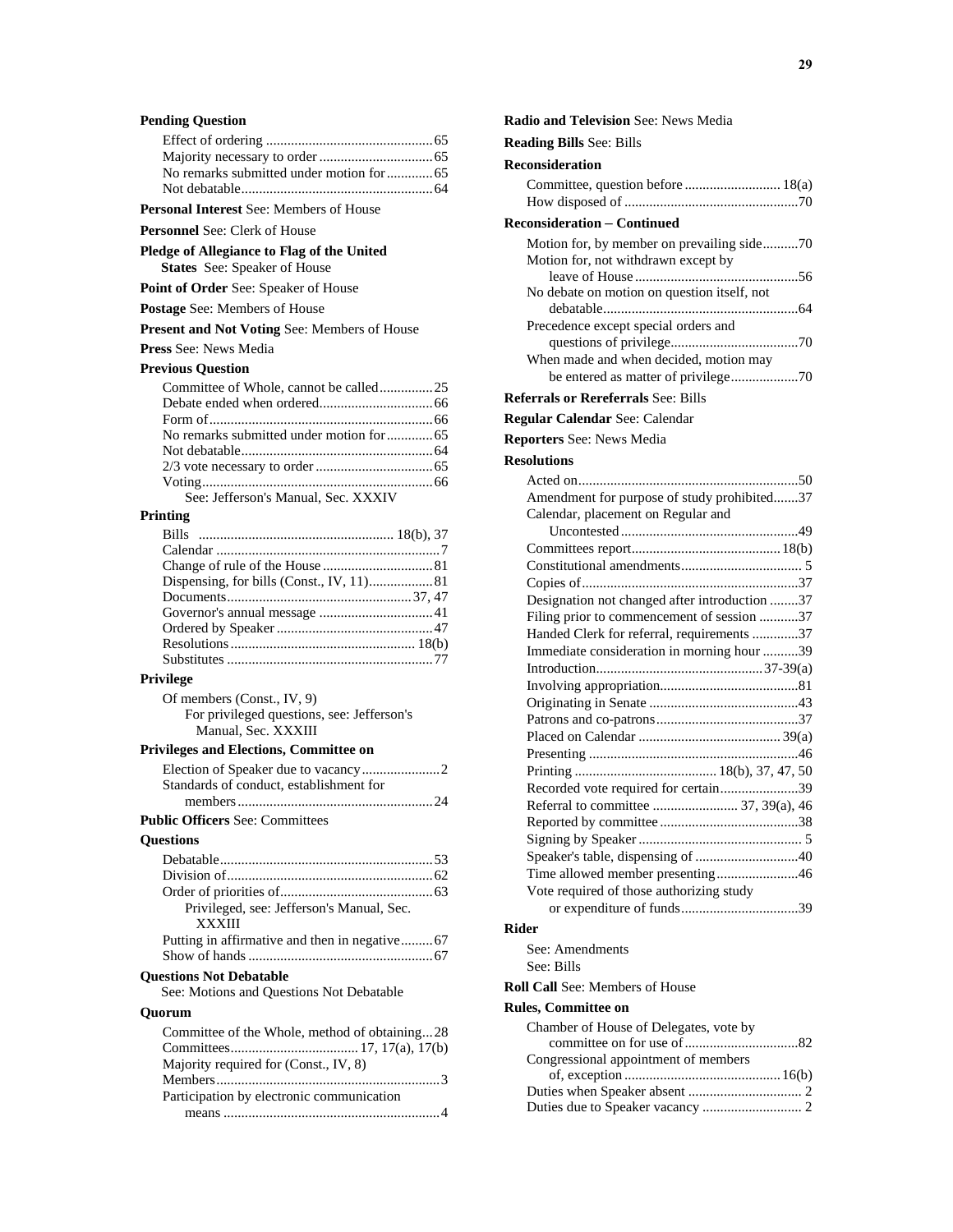#### **Rules, Committee on – Continued**

| Establishment of harassment policy 23(a)        |
|-------------------------------------------------|
| General Assembly Building, vote by              |
|                                                 |
| Reporting bill, joint resolution, or resolution |
|                                                 |
| Speaker, chairman of committee on 15            |
| Subcommittee on Standards of Conduct23          |
| Members consisting of members/nonmembers        |
|                                                 |
| <b>Rules of the House</b>                       |
| Adoption in even numbered years  81             |
| Amendment in writing, printed, read 5           |
|                                                 |
|                                                 |
|                                                 |
| Conduct of committees by 18(e)                  |
| Jefferson's Manual to govern when not           |
|                                                 |
| Suspended as to resolutions or bills involving  |
| appropriation, etc., 2/3 of members             |
|                                                 |
| Suspended by 2/3 of members elected81           |
|                                                 |
| Seats See: Clerk of House                       |
| Senate                                          |
|                                                 |
|                                                 |
|                                                 |
| Bills and resolutions from, referred to         |
|                                                 |
|                                                 |
| Reading requirements 43, 44, 73                 |
|                                                 |
| Conference with committees  18                  |
|                                                 |
|                                                 |
|                                                 |
|                                                 |
| Patrons on House bills or joint resolutions  37 |
| Refusal to concur with House amendments75(a)    |
| <b>Sergeant at Arms</b>                         |
|                                                 |
|                                                 |
|                                                 |
|                                                 |
| Members, taken into custody by 33               |
|                                                 |
|                                                 |
| Printed matter distributed by  12               |
|                                                 |
| <b>Speaker of House</b>                         |
|                                                 |
|                                                 |
|                                                 |
|                                                 |
|                                                 |
|                                                 |
|                                                 |
|                                                 |

| <b>Speaker of House - Continued</b>                                                |  |
|------------------------------------------------------------------------------------|--|
| Committee of conference, appointed by75(b)                                         |  |
| Committees, members appointed by 15                                                |  |
| Congressional district representation 16(b)                                        |  |
| Granted leave to meet by 17                                                        |  |
| Members, apportionment16(a), 16(b)                                                 |  |
| Conduction session by electronic                                                   |  |
|                                                                                    |  |
|                                                                                    |  |
| Convening of House in another location 4                                           |  |
|                                                                                    |  |
|                                                                                    |  |
|                                                                                    |  |
|                                                                                    |  |
|                                                                                    |  |
|                                                                                    |  |
|                                                                                    |  |
|                                                                                    |  |
| Floor of House, may designate who allowed 83                                       |  |
| Germaneness of legislation, determined by  62(b)                                   |  |
|                                                                                    |  |
| House Chamber, supervision over  4                                                 |  |
|                                                                                    |  |
| Joint Rules Committee designated 16                                                |  |
| Journal, examined, approved, and signed by3, 40                                    |  |
|                                                                                    |  |
| Leave of absence of members, granted by 30                                         |  |
|                                                                                    |  |
| Morning hour, permitted to return to 48                                            |  |
|                                                                                    |  |
|                                                                                    |  |
|                                                                                    |  |
| Deciding question of appeals53                                                     |  |
|                                                                                    |  |
| Pledge of Allegiance to Flag of the United                                         |  |
|                                                                                    |  |
|                                                                                    |  |
| Preference in speaking to points of order53                                        |  |
|                                                                                    |  |
|                                                                                    |  |
| Recognizes member rising to speak55                                                |  |
| Removal from office 2/3 of members elected  2<br>Reports from committee 18(d), 45  |  |
|                                                                                    |  |
|                                                                                    |  |
| Rules Committee, chairman of15                                                     |  |
| Standards of Conduct Subcommittee,                                                 |  |
|                                                                                    |  |
| Sergeant at Arms, execution of                                                     |  |
| commands as directed by11                                                          |  |
| Study committee, legislative commission, or joint                                  |  |
| subcommittee, appointment by  16(a)                                                |  |
|                                                                                    |  |
| Warrants issued by House, signed by 5                                              |  |
|                                                                                    |  |
|                                                                                    |  |
| Special Orders See: Order of Business                                              |  |
| <b>Standards of Conduct</b>                                                        |  |
| Duties of Privileges and Elections Committee24<br>Subcommittee of Rules Committee, |  |

members and duties......................................23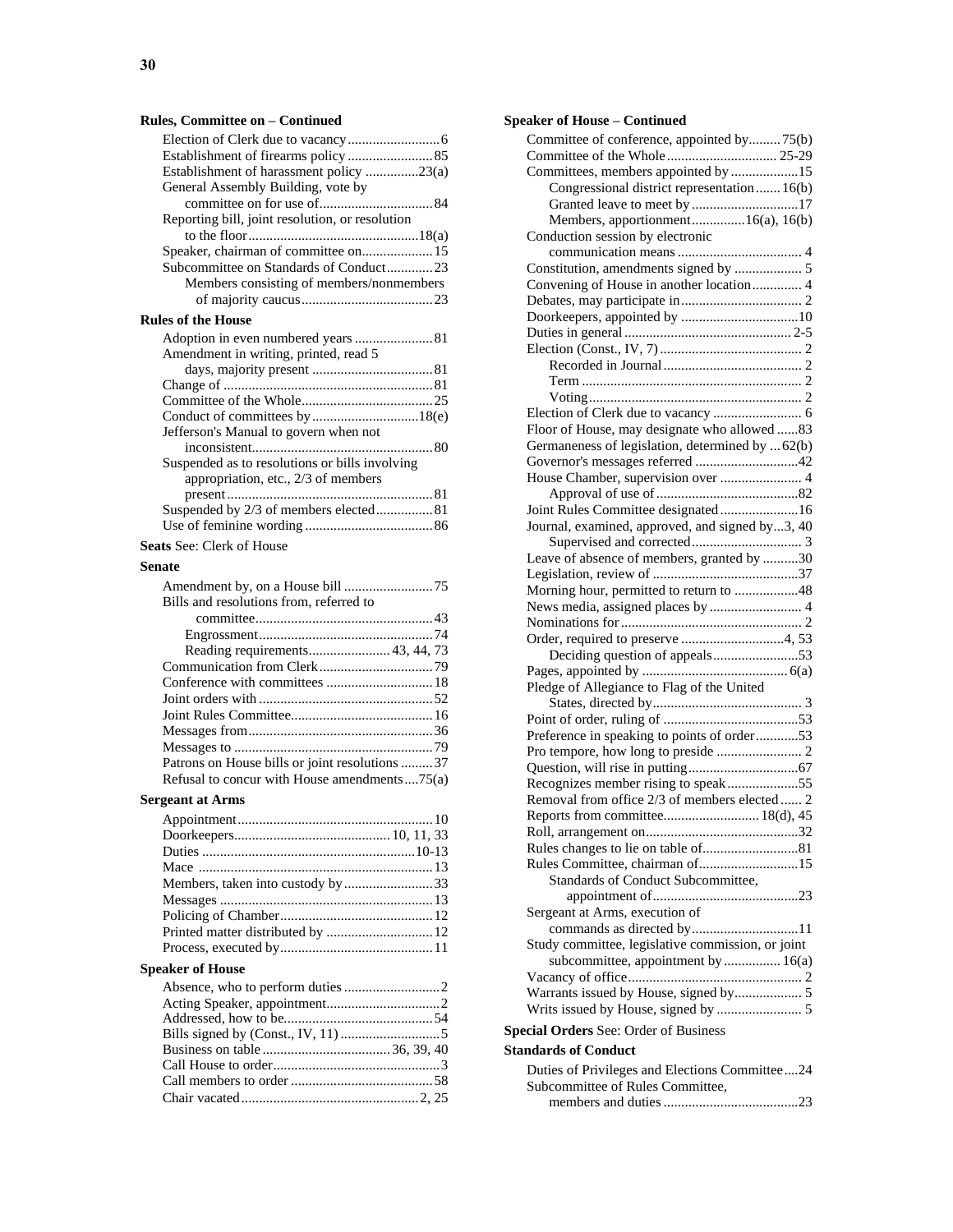elected (Const., XII, 2)

| <b>Votes Required - Continued</b>                |
|--------------------------------------------------|
| Constitutional printing and reading, dispensing, |
| 4/5 of members voting (Const., IV, 11)81         |
| Debt or charge, majority of members elected      |
| (Const., IV, 11)                                 |
| Debt, State, capital outlay, majority of members |
| elected to each body, before submitting          |
| to people (Const., X, 9)                         |
| Discharge committee, majority, at least 2/5      |
| of members elected (Const., IV, 11)81            |
| Dispense with printing and reading, 4/5 of       |
| members voting (Const., IV, 11) 81               |
|                                                  |
| Elections, majority of members voting  1         |
| Emergency, dispensing with printing and reading, |
| 4/5 of members voting (Const., IV, 11)           |
| Emergency clause, 4/5 of members voting          |
| (Const., IV, 13) (Code, § 1-12)                  |
| Expel a member, 2/3 of members elected           |
| (Const., IV, 7)                                  |
| Extension of session, 2/3 of members elected     |
| (Const., IV, 6)                                  |
| Extra session, application to Governor by 2/3 of |
| both bodies (Const., IV, 6) (Code, § 30-3)       |
| Governor, tie vote or contest, joint vote of two |
| bodies (Const., V, 2)                            |
| Governor's recommendation for amending bill,     |
| majority of members present (Const., V, 6)       |
| Impeachment by House, prosecution by Senate      |
| (Const., IV, 17)                                 |
| Joint order, majority of members present52       |
| Judges, removal (Const., VI, 10)                 |
| Main question, 2/3 of members present 65         |
| New office, majority of members elected          |
| (Const., IV, 11)                                 |
| Order of business, change, 2/3 of members        |
|                                                  |
| Organization, majority of members elected        |
| (Const., IV, 8)                                  |
| Out of order, take up, 2/3 of members present52  |
| Pass by, majority of members present52           |
| Pending question, majority of members            |
|                                                  |
| Postpone Calendar for a day, majority of         |
|                                                  |
| Previous question, 2/3 of members present65      |
| Printing and reading dispensed, 4/5 of           |
| members voting (Const., IV, 11) 81               |
| Proceed to business, majority of members         |
| elected (Const., IV, 8)                          |
| Quorum, majority of members elected              |
| (Const., IV, 8)                                  |
| Reconsideration, majority of members present70   |
| Resolutions authorizing study or expenditure     |
|                                                  |
|                                                  |

Resolutions without reference to a standing committee, 2/3 of members elected ..............39